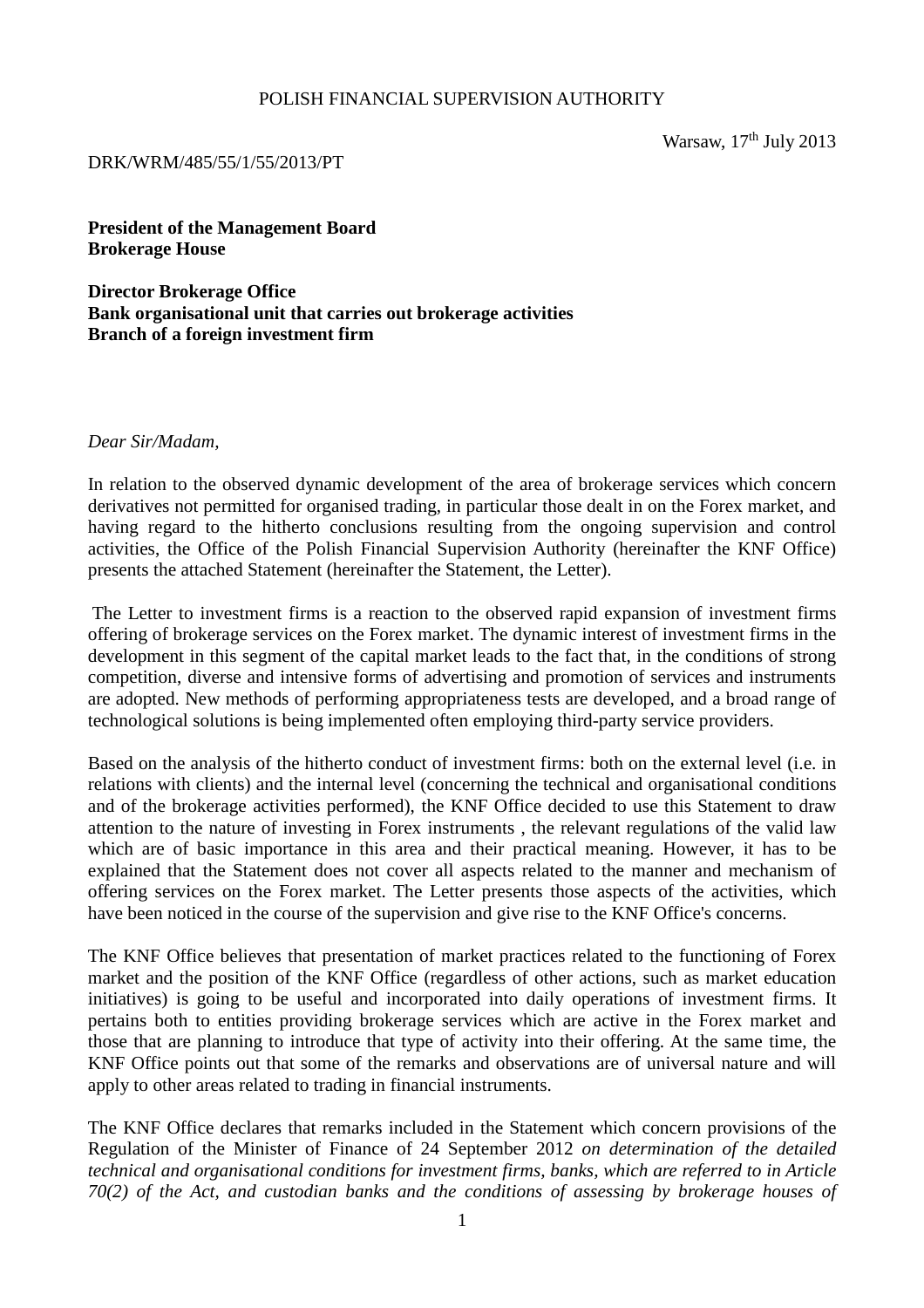*internal capital*, and remarks in point 5 concerning outsourcing of information systems used on Forex market, do not apply to branches of foreign investment firms.

Signed

Chairman Polish Financial Supervision Authority Andrzej Jakubiak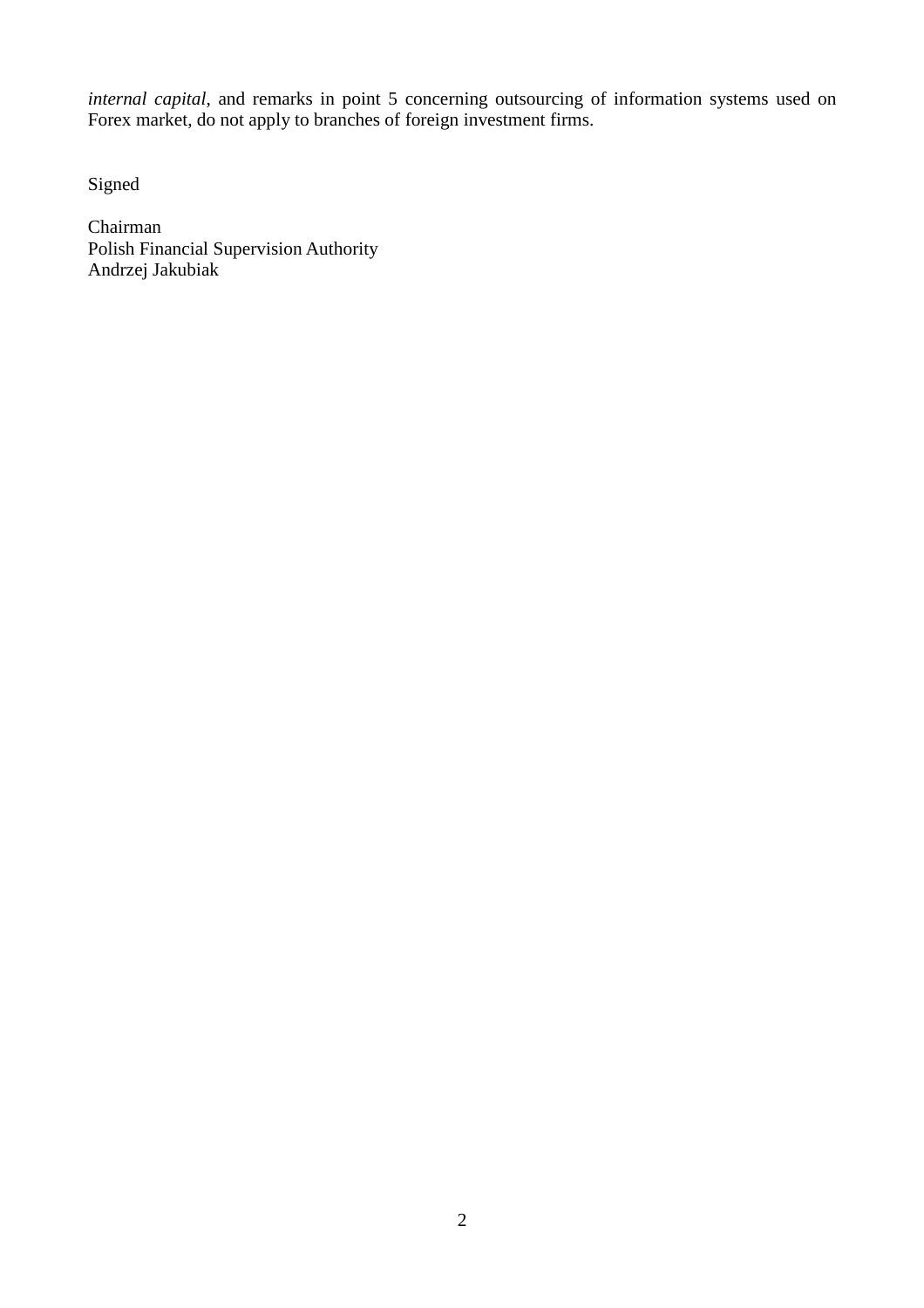Appendix

# **Statement on the conduct of investment firms on the Forex market**

### **General remarks**

An increased scope of activity of investment firms in the area of derivatives not subject to organised trading has been recently observed. The conduct of supervised entities often take form of highly intensified marketing actions aimed at inducing the client to use the service or product. With this aim, various types of inducing prospective clients to invest their funds on the capital market are employed.

These actions may lead to increased interest of investors in that type of activity. It must be remembered, however, that derivatives are *complex financial instruments*, and thus encumbered with *particularly high investment risk*. The inherent risk results from the effect of financial leverage, which allows that even with a small involvement of own initial capital, it is possible to conclude transactions which concern financial instruments of much higher nominal value. As a consequence, it is possible to obtain, at a later time, potentially higher profits. Investments in those types of instruments seem, therefore, for the investor to be a very attractive form of allocating funds. Yet making that type of investments entails at the same time high risk of loss of investor's funds, much more than the level of involved capital when concluding the derivative transaction. In this context, the fact of significant asymmetry between investors who obtained a profit and the investors who incurred a loss from activity on Forex derivative market needs to be kept in mind. As revealed by a study, conducted by the KNF Office from 1 January 2011 to 31 December 2011, 82% of active clients who used Forex online transaction platforms incurred a loss, while 18% of active clients who used Forex online platforms obtained a profit (see http://www.knf.gov.pl/Images/KNF\_forex\_18\_04\_2012\_tcm75-30319.pdf). The trend persisted in 2012 above-mentioned indicators remaining at similar levels.

In the opinion of the KNF Office, several factors are causing this. One of the basic circumstances is the fact that the target group of the services on the Forex market are investors categorised as retail clients. Those, in most cases, have significantly limited practical and theoretical knowledge of investing on the capital market, compared to professional clients or eligible counterparties. Thus, this category of investors is characterised by low awareness of the risk related to investing in derivatives.

An additional determinant in this respect is the fact that clients who have decided to use the services rendered by investment firms are often people with none or limited experience as Forex investors.

It should be kept in mind that regulations of the capital market ensure an increased level of protection of a retail client, with a special consideration of cases when their investment decisions relate to complex financial instruments. The scope of the protection is comprehensive and covers the appropriate way of conduct of the investment firms with respect to advertising and promotion of financial services and instruments, the scope and standard of information to be conveyed when signing an agreement with a client, conditions for conducting of appropriateness tests of a service or an instrument, as well as implementation activities related to concluded.

It should be taken into account that the issue of concluding transactions on the market of financial derivatives which are not subject to trading on the organised market (Forex) is vital and constantly monitored, both by the Polish Financial Supervision Authority (the KNF) as well as by European authorities.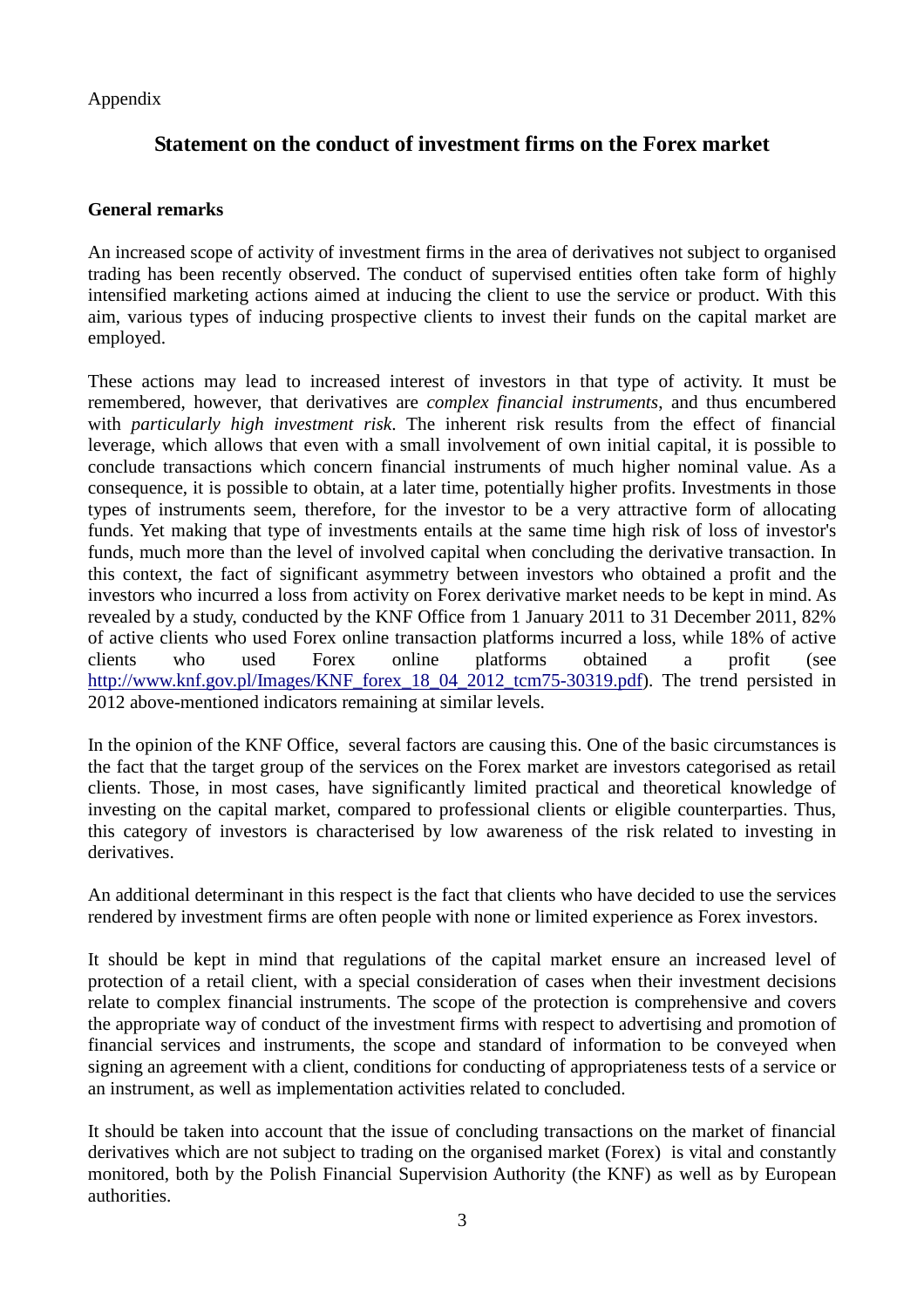Apart from the aforementioned communication of the KNF, the following communications shall be noted:

- communication of the KNF of 22 June 2011 on CFDs (http://www.knf.gov.pl/Images/KNF\_CFDs\_tem75-28696.pdf),
- communication of the KNF of 6 March 2012 on CFDs (),
- communication of the ESMA of 5 December 2011 on investing on the Forex market (http://www.esma.europa.eu/system/files/2011-412\_pl.pdf) and
- joint communication of the ESMA and the EBA of 28 March 2013 on contracts for difference (CFD) (http://esma.europa.eu/system/files/investor\_warning\_-\_cfds\_- \_esma\_2013\_00070000\_pl\_cor.pdf)

Although the communications listed above are addressed directly to investors and not investment firms, their elaboration and frequency of placing them clearly reflects the current scale of investment in this segment and significance of issues resulting from transactions concluded on the Forex market. The communications are at the same time a reflection of the approach of supervisory authorities to ensuring a proper level of protection of retail clients' interests – who, due to their theoretical and practical experience or the value of the capital owned, in a majority of cases invest in derivatives available on the Forex market in the increased risk environment, taking into account their individual situation. In the opinion of the KNF Office, the fact that the supervisors dedicate special attention to the protection of the inherently weaker category of investors should in a natural way be taken into account also by the entities authorised to perform services in this segment of the capital market.

In the first place, the KNF Office points out at the overarching rule, imposing an obligation to act in the best interest of a client, expressed in Article 83a(3) of the Act of 29 July 2005 on trading in financial instruments<sup>1</sup>, which shall be the fundamental principle of functioning of investment firms in relations with their clients. It is noteworthy that application of that rule of conduct has in practice two different dimensions.

The first dimension consists in the way of interpreting the regulations contained in implementing provisions to the Act. It needs to be indicated that the provisions concerning the way of shaping the relationship between an investment firm and a (existing or prospective) client contain a series of precise requirements that are aimed at protection of their interests, in particular interests of an investor classified as a retail client. The requirement to act in the best interest of the client at the statutory level has implications for any specific norms that result from the lower order (secondary) acts. The way of interpretation of the regulations and creating relevant norms of conduct for investment firms should be determined by the fundamental requirement to act in the best interest of the client. The circumstances which should be considered when interpreting the regulations concerning the conduct of investment firms include, in particular: the category to which a given client belongs and establishing whether actions undertaken by the investment firm take duly into account the optimum protection of the client's interest.

The other dimension of application of the overarching rule refers to the statutory principle of acting in the best interest of the client with respect to any other area of activity of the investment firm, where the scope of the activity in question is not covered by detailed regulations.

In this context, it should be noted that, with respect to the conduct of investment firms, there are several regulations which determine it in detail. However, a broad area of activity has not been subject to such a meticulous regulation. Therefore the rule of acting in the best interest of the client binds investment firms also in all those areas which have not been subject to detailed regulation.

<sup>1</sup> Journal of Laws of 2010, no. 211, item 1384, as amended, hereinafter the Act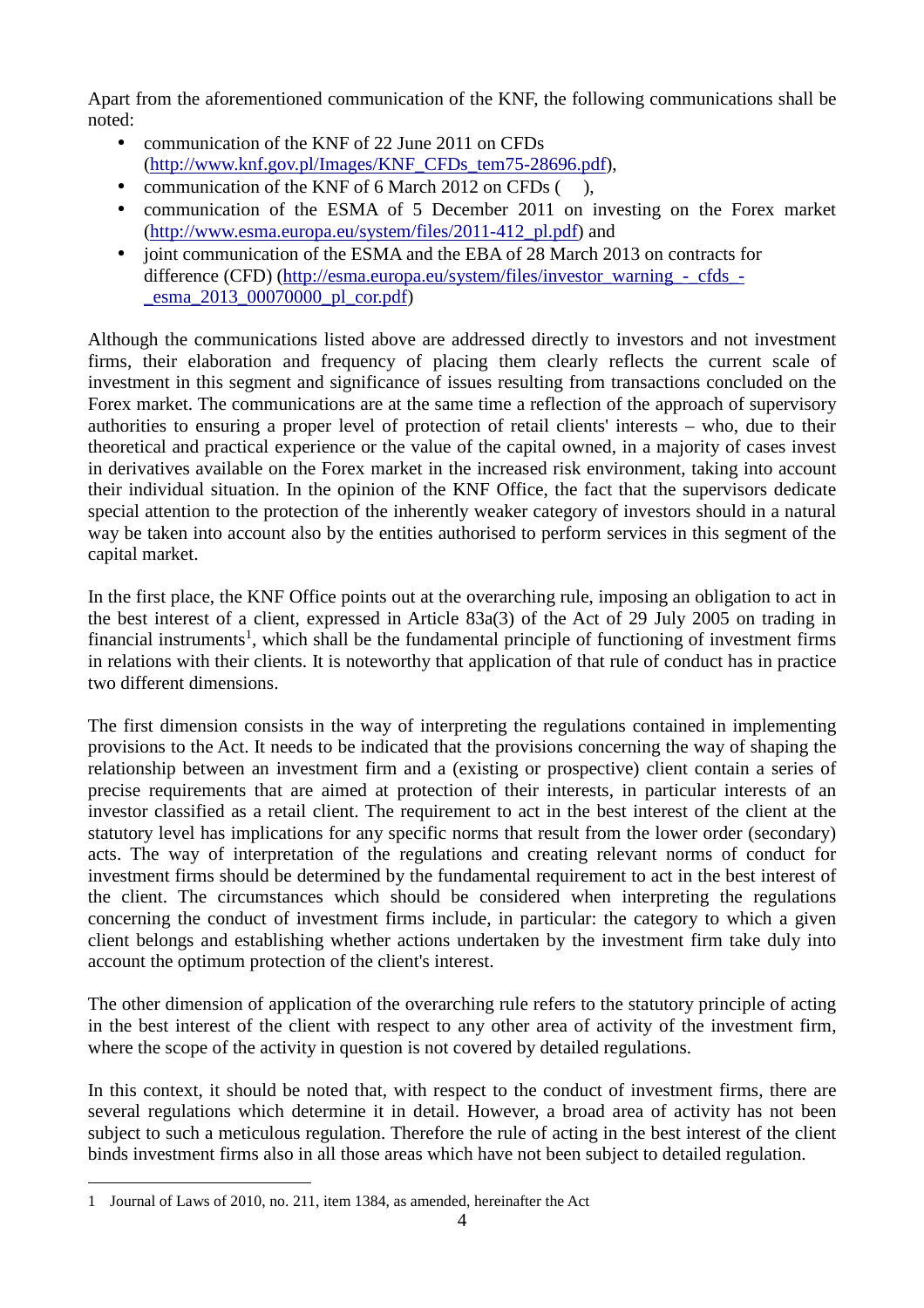# 1. **Standard and conditions of conveying information to existing or prospective clients**

As mentioned in the introduction, in the course of ongoing supervision, a phenomenon of intensified actions of advertising and promotional nature by investment firms has been observed. Actions which, while broadly promoting investment on the Forex market, are aimed at inducing investors to carry out investment activities in that area.

Without negating the increased intensity of those activities by investment firms, adopted within business strategies, the KNF Office wishes, to point to basic legal circumstances which should determine carrying out marketing actions in a proper manner.

What merits particular attention is the fact that the legislator particularly emphasises the significance of correct conduct of investment firms when advertising or promoting the brokerage services. Regulator does that at the level of the Act, in Article 83a(2), stating the overarching requirement that information disseminated by any firm to advertise or promote the said services should be fair and understandable.

Just like in the case of the rule concerning acting in the best interest of the client, also with respect to the statutory requirement concerning features which should characterise information aimed at inducing investor to accept an offer of an investment firm, it is possible to formulate two rules of establishing proper conduct of the company, that is:

- − taking into account the principle of investment firm acting in the client's best interest when interpreting secondary (implementing) regulations which determine the detailed aspects of promotion and advertising,
- − adopting the rule identified in Article 83a(2) of the Act as the overarching guideline for the conduct expected from an investment firm in the sphere not regulated in detail by the secondary legislation to the Act.

In the scope of the secondary regulations, the KNF Office wishes to point out, in the first place, to the provision of § 9 of the Regulation of the Minister of Finance of 24 December 2012 *on the mode and conditions of conduct of investment firms, banks, which are referred to in Article 70(2) of the*  Act on trading in financial instruments, and custodian banks<sup>2</sup>, which formulates the basic parameters of information to be disseminated by an investment firm.

In particular, the rule provided for in § 9(1) of the Regulation needs to be pointed out, according to which information addressed by an investment firm to existing or prospective clients should be fair and should not give rise to doubt or mislead.

In the first place, the KNF Office states that the practice of an investment firm evoking false impressions concerning the nature or way of provision of a given service on the Forex market is in conflict, among others, with the legal norm concerning provision of fair information to the client, which is referred to in § 9(1) of the Regulation. According to observations made hitherto, it applies in particular to cases where an investment firm presents to the public the service offered as if it was organisation of a venue of systematic trading in financial instruments, analogous in terms of functionality to types of organised trading. In the message, this offering is usually defined as organisation of a "Forex platform" - expressions with a similar meaning can also be used. Such a presentation of a business model does not lead to reservations in principle only in case, when the investment firm, using its own IT and organisational resources and with involvement of its own capital, develops a system that enables clients to conclude transactions within the system in a

<sup>2</sup> Journal of Laws of 2012, no. 1078 – hereinafter: the Regulation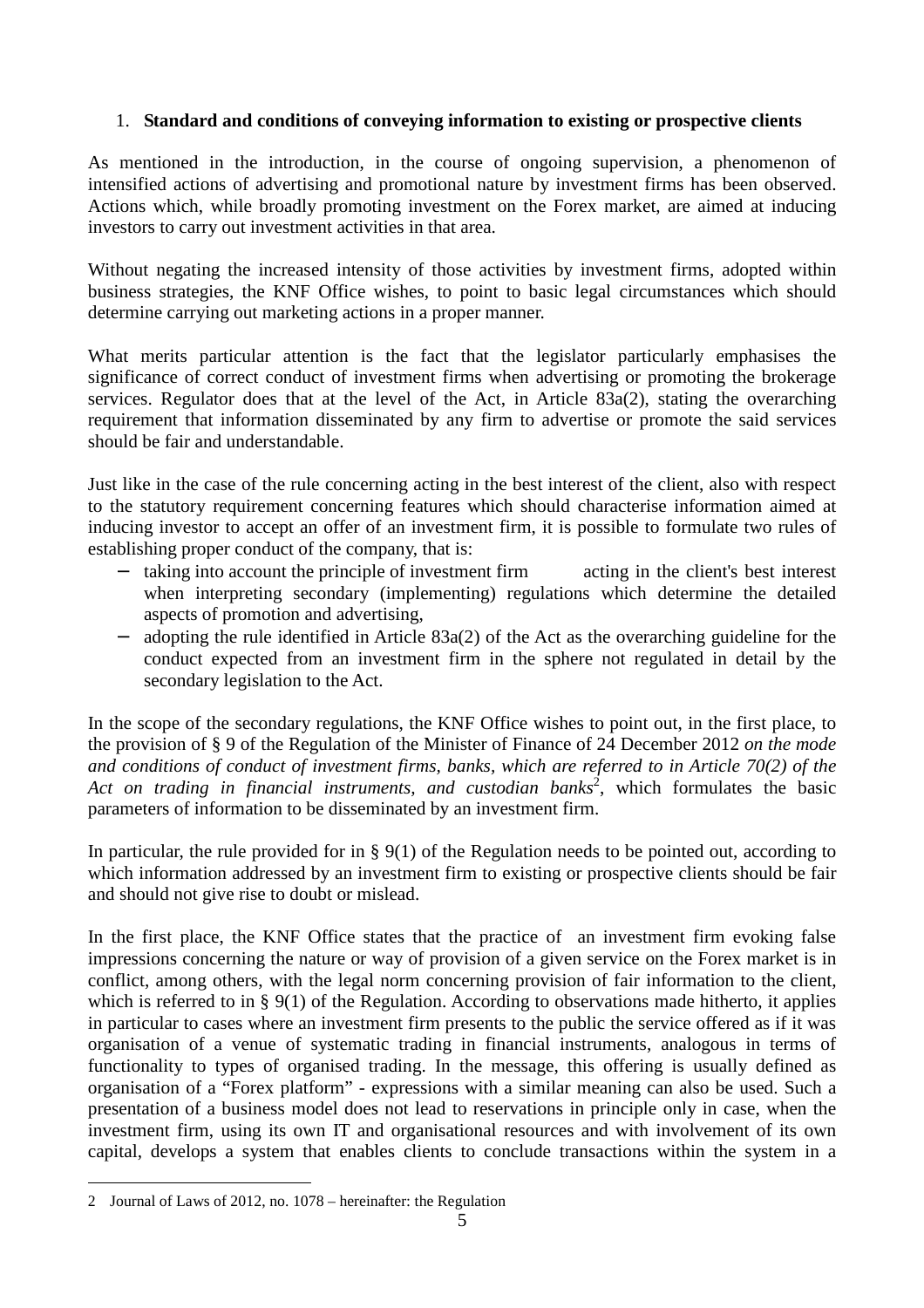manner that is organised, frequent and systematic. However, some business models of investment firms on the Forex market do not consist *de facto* in organisation of an own "Forex platform", but in provision of a brokerage service through intermediation of other entities. which execute orders submitted by clients in diverse ways, which is in contradiction to the message which suggests that the investment firm independently organises trading.

In addition, the KNF Office wishes to draw attention to the terminological correctness in describing services provided to the client. The above is underlined due to the fact that many promotional materials analysed by the KNF Office have used expressions which do not correlate with the catalogue of brokerage services, as defined in Article 69(2) and (4) of the Act used to define the services. As an example of such incorrect terminology one can quote a statement that an investment firm provides the client with the service of "intermediation on the Forex market" or "enabling investment activity on the Forex market". The regulations for brokerage services provision do not identify such types of services offered by investment firms. Moreover, such phrases often make it impossible to properly identify the nature of the business of the investment firm, e.g. whether the service of *execution of orders* or rather of *reception and transmission of orders* is performed within the scope of "intermediation". Such a practice is in contradiction with § 9(1) of the Regulation, as it does not convey fair and not misleading information on the nature of the performed activity (the service offered) by the investment firm for its client.

Another practice noted in the activities of many investment firms, which shall be mentioned in context of incorrect implementation of the principle referred to in  $\S$  9(1) of the Regulation, is excessive emphasis placed on the function of demonstration-type ("demo") accounts.. The KNF Office does not deny benefits stemming from the possibility to use that type of application in order to learn the basic principles of Forex investing, as well as to become familiar with technological infrastructure connected to that market (the functionalities of software made available to an investor for investing activities). Nevertheless, the KNF Office believes that in the light of § 9(1) of the Regulation the correct conduct is to indicate all aspects and conditions, which are related to possible investments. For it is beyond doubt that investment decisions taken without real involvement of own assets, with the use of a demo account, are connected with a lower emotional involvement of the investor, and thus differ from investments with the use of real money. Therefore the degree of rationality of undertaken actions in the environment of the demonstrative account and real investments may likely differ. In the KNF Office's opinion, an investment firm should place information the essence of which will be to signal that investing in the demo environment and in reality are not similar in terms of conditions for making decisions. This remark is in particular justified as clients encouraged by positive results on Forex with the use of demo accounts will likely assume that they will obtain similar results in real life.

Notwithstanding the remarks presented above, based on the past supervisory experience, it becomes important in the opinion of the KNF Office to present also a set of detailed remarks concerning in particular the way of presenting information on investing in derivatives.

According to the KNF Office, the practice of sending to clients, especially retail ones, any messages in the framework of advertising and promotional campaigns, which contain information on benefits to be obtained from investments on the Forex market, omitting any information on the possibility of incurring a loss, shall be considered as conflicting with the principle expressed in  $\S 9(1)$  of the Regulation.

Another practice which must be considered incorrect is bias (lack of balance) in the message concerning, on the one hand, the possible profits which are related to investing in specific Forex instruments, and on the other hand, the risks of incurring a loss in such transactions. The KNF Office notes not only the lack of balance in the contents of the message as such, but also lack of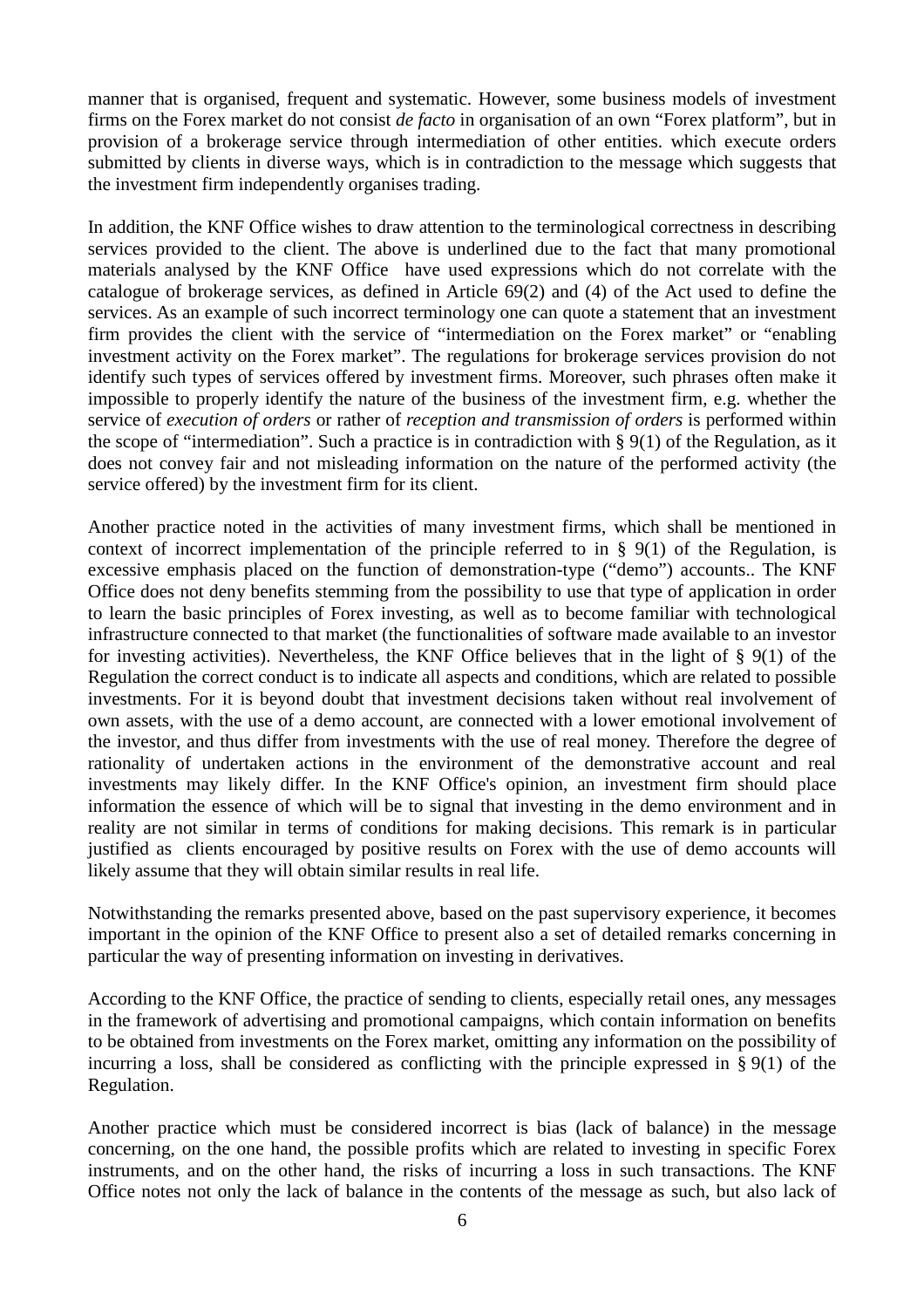proportion in other areas e.g. graphic presentation of potential benefits and losses or differences in placement of one of the two elements in advertising and promotional messages, shall be considered as asymmetry of information (bias)

Based on supervisory observations, the KNF Office found that what specifically violates the principle of reliability of information, as well as not misleading to clients, is the practice of information messages which focus in promotional and advertising materials only on possibilities and opportunities, which are offered by investing on the Forex market. This remark in particular is applicable in the case of insistent underlining in promotional and advertising materials of the supervised entities of benefits stemming from the so-called financial leverage effect, which is well known for being an extremely risky mechanism when investing in derivatives, and of which a retail client may not be aware, or their knowledge will not allow the correct perception of the essence and scale of risk related to leverage.

Such kinds of practices are not only conflicting with § 9(1) of the Regulation, but also are contradictory to  $\S 9(2)(3)$  thereof.

As a result of the ongoing supervision activities, another practice was noted, i.e. of including contents which use advanced concepts of economics and finance, as well as excessively sophisticated financial vocabulary in informational material. This practice in shaping contents of the message must generally seem incorrect in the light of  $\S 9(2)(2)$  of the Regulation in the case of addressing the informational message to investors who are or could well be retail clients. According to the said provision, information should be presented in the way understandable to an average representative of the group to which it is targeted or which it may reach. It would be hard to believe that the recipients of that type of information, that is prospective or existing retail clients, manifest extensive specialist knowledge in the field of economics and finance.

The negative assessment of informational material using sophisticated economic and financial terminology is enhanced by a closer look at the contents of provision § 9(2)(2) of the Regulation. As a reference for the requirement of comprehensibility of disseminated material, the Regulation assumes an average group representative. It does not refer, however, to an average representative of a given client category. Various groups may be included in the category of retail client. It means in practice that if information is addressed to a broad range of recipients, it shall be formulated in such a way that makes it understandable for an average representative of any group which might potentially be reached with that informational material. Frequently, in the case of wide dissemination of material in a public manner, it will logically require such a drafting of the contents that it will make the message understandable to a typical representative of the group with the lowest awareness of the principles of functioning of derivatives.

KNF Office points out that the standard of information, which is transmitted to an existing or prospective retail client, is covered also by the provision § 9(4) of the Regulation. Pursuant to which, investment firms are allowed to provide to existing or prospective retail clients a marketing message indicating past results obtained in investments on a given financial instrument or in relation to a specific financial index or provision of a brokerage service, which is identified in Article 69(2) of the Act. The provision, at the same time, establishes conditions of presenting past results, stipulating that such messages shall:

- − not be presented as the most important element of the message;
- − be reliable and cover data for the period of last 5 years or the whole period in which the financial instrument is offered, a given financial index was established or a given brokerage service has been provided, when the period is shorter than 5 years or a longer period, selected at the discretion of the investment firm. In any case, the data must be based on full 12-month periods;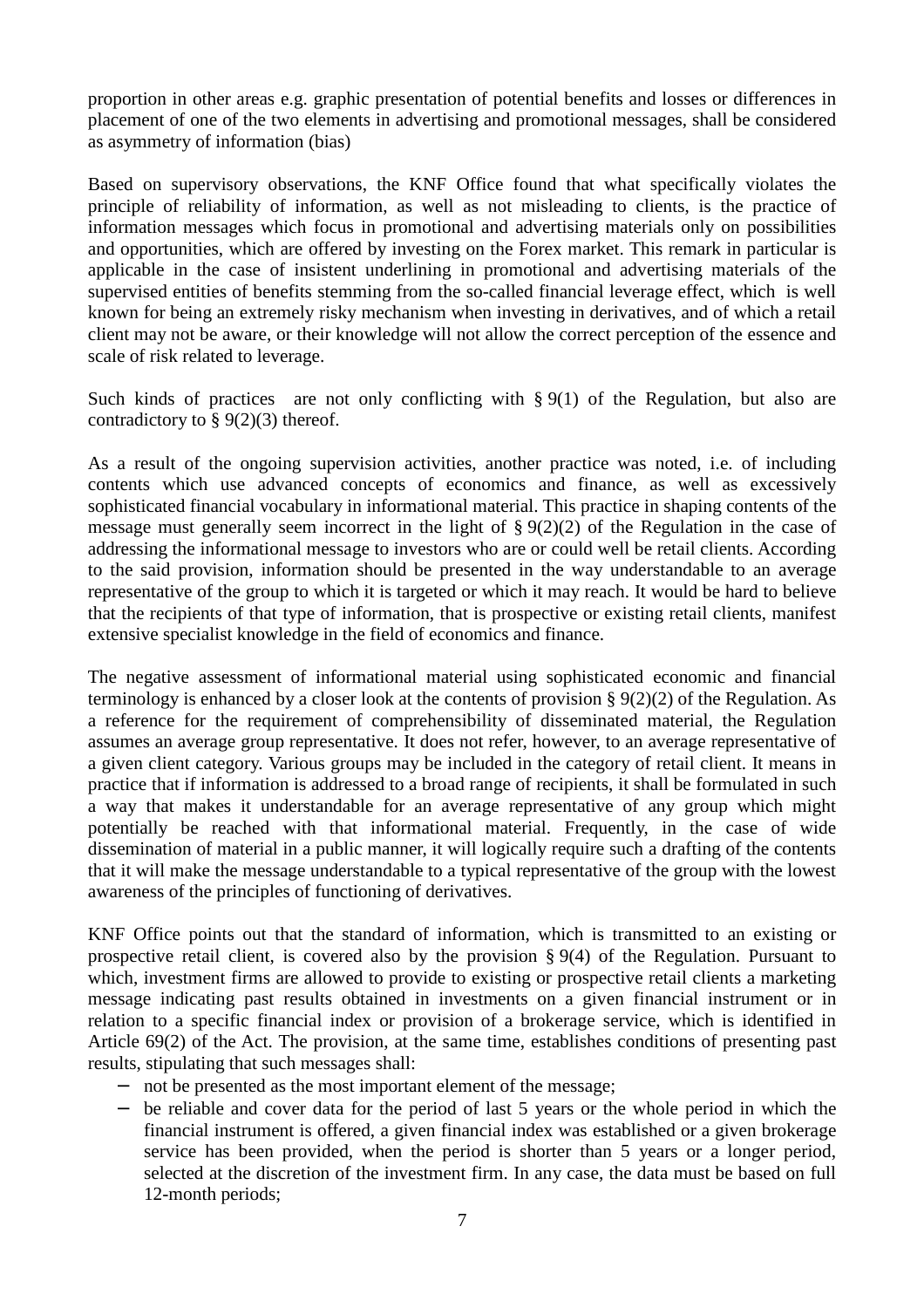- − clearly identify the period for which data is presented, and the source of data;
- − contain a clear warning that the presented data concerns the past and that results obtained in the past do not guarantee similar outcome in the future;
- − if they are based on amounts expressed in foreign currency identify the currency with warning that possible profits may be increased or decreased as a result of exchange rate changes ;
- − if presented as gross results– describe the impact on result of any margins, fees and other burdens related to a given financial instrument or brokerage service.

The validity of the above requirements in juxtaposition with the observed practice of investment firms results in a negative assessment of the advertising and promotional materials disseminated by investment firms, which contain brief data on a specific rate of return from investment, with reference to investments of a personalised investor, made in an unidentified reference period.

In the context of proper performance by an investment firm of the duties resulting from the provisions of the Act or the Regulation, including also in the scope of the above-mentioned provisions of § 9(1) of the Regulation, KNF Office recognizes the special role of the unit for supervision of compliance with law which, pursuant to § 14(5) of the Regulation *of the Minister of Finance of 24 December 2012 on determination of the detailed technical and organisational conditions for investment firms, banks, which are referred to in Article 70(2) of the Act, and*  custodian banks and the conditions of assessing by brokerage houses of internal capital<sup>3</sup>, performs within legally defined obligations advisory and ongoing assistance to related persons who perform actions within of brokerage activity carried out by an investment firm. The assistance helps them fulfil their duties in compliance with the legal acts that regulate the performance of brokerage activity. Bringing this concept into life in the field of information policy means that all kinds of materials submitted to clients, including of promotional and advertising nature, should, before dissemination, undergo thorough analysis and verification by compliance unit for formal and material correctness.

# 2. **Assessment of appropriateness (further referred to also as: adequacy) of financial service and instrument for the client**

What is another key issue related to investing on the Forex market is investment firm and the client awareness of adequacy of the planned investment to the client's knowledge and experience resulting from his/her past investments on the capital market.

The regulations of the Polish capital market law provide for a series of conditions, directly or indirectly tackling that issue.

However, it should be pointed out that the basic tool for implementation of the above goal is properly performed appropriateness test of brokerage service and offered financial instrument which is to be the subject of the service provided under the concluded agreement. The KNF Office wishes to draw attention to the fact that, in case of derivatives, investment firm is obliged to request the existing or prospective retail clients to present information on their knowledge and experience in order to make the assessment (§ 15 in conjunction with § 20(2) of the Regulation, the latter read *a contrario*). These actions (collecting an appropriate amount of data) undertaken by the investment firm shall lead to assessment whether a financial instrument or brokerage service provided under the agreement are appropriate for the given client, taking into account his/her knowledge and experience. Put differently, it means that the investment firm is obliged to obtain legally required information to establish, whether the client is aware the risks related to investment in derivatives on

 $\overline{a}$ 3 Journal of Laws of 2012, item 1072, hereinafter referred to as "Regulation on technical conditions"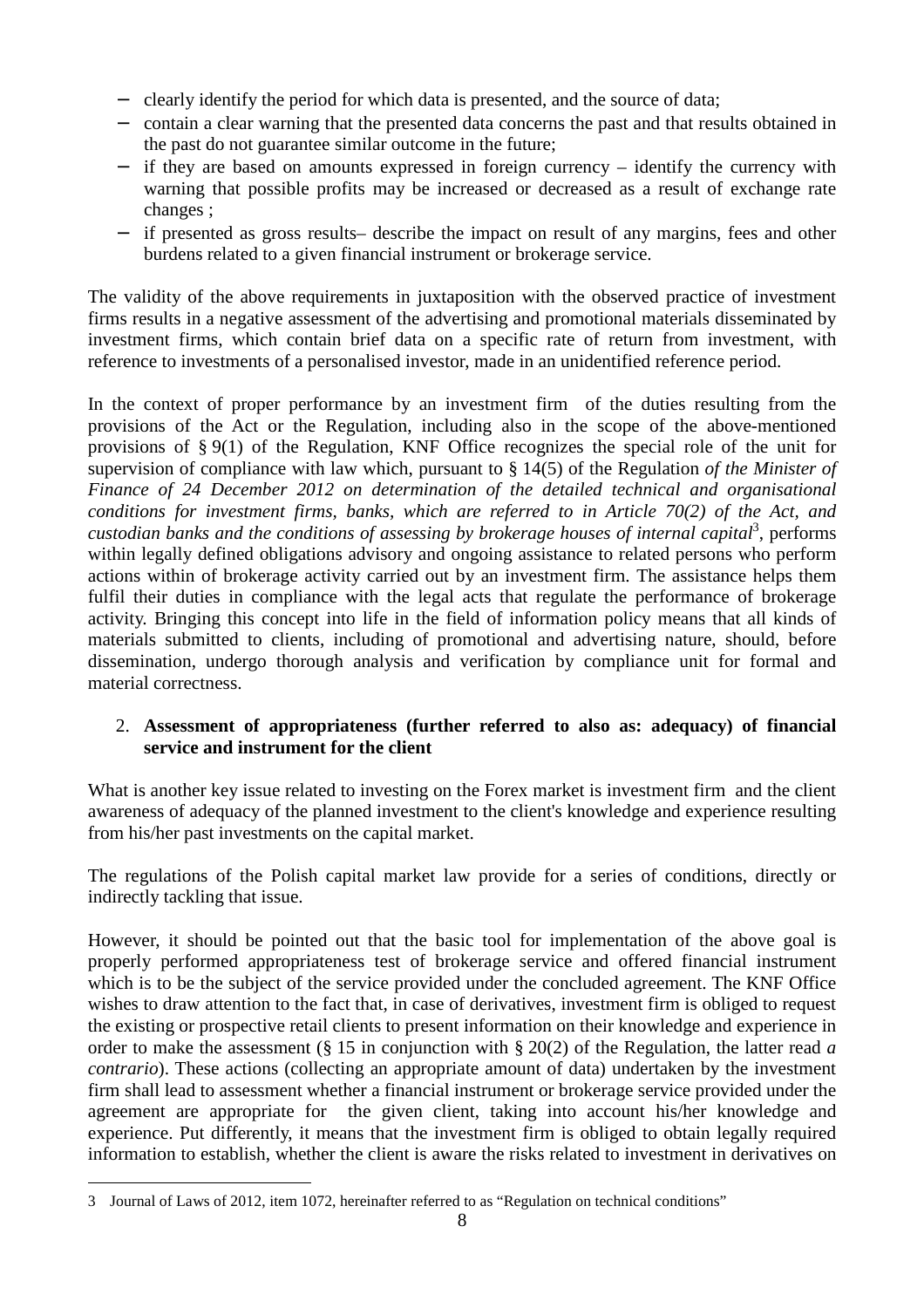the Forex market.

When analysing the conduct of investment firms in the framework of appropriateness tests, the KNF Office identified a group of issues which lead to objections of the supervisor as to their correctness.

In the first place, the KNF Office underlines the fact that, pursuant to  $\S 21(1)$  of the Regulation, an investment firm shall not undertake directly or indirectly any actions which could foster existing or prospective client's failure to present information necessary for the test.

In the light of the above condition, the KNF Office believes that an excessive emphasis in the appropriateness test form being put on a statement that a lack of client's response to the questions posed would not preclude conclusion of the agreement (transaction), shall be considered improper conduct. In this case it needs to be concluded that the investment firm diminishes the importance of appropriateness test and evokes an impression that carrying out that assessment is an unnecessary obstacle to the opportunity to undertake investment. Similarly, this applies to the activities of employees prompting an investor to resign from filling in the test or picturing the test as a mere formality or a burden, which brings no real benefits.

Performing the appropriateness test, as indicated above, is one of the key tools of protecting the investor interests. What needs to be considered important is obtaining by the existing or prospective client, as a result of the appropriateness test performed by the investment firm, information that a financial service or instrument is not adequate for them, as they do not realise the risk related to investment. Awareness that the intended investment activity covers financial instruments whose structure and principles of functioning are not properly understood by the investor will enable him/her to rethink the rationale and purpose of planned transactions. Thus, it is likely that the client abandons the idea of investing on the Forex market and benefits from other – better known to the investor – investment opportunities offered by the capital market. The investment firm conduct of undertaking active action to collect the information necessary for making the test, explain to the existing and prospective client the role of the performed test or make him/her aware of possible adverse consequences of investment in instruments unknown shall build a mutual relationship based on trust in the investment firm and create the ground for permanent presence of the investor on the capital market.

The KNF Office assumes that the range of factual situations which lead to the effect in the form of discouraging existing or prospective clients from presenting information required for carrying out the assessment may be difficult to identify and the investment firm itself could have doubts whether the actions undertaken by it may cause the said effect.

Having regard to the importance of the issue of appropriateness test, the KNF Office thinks that an investment firm should specifically and regularly analyse whether its actions or activities of its employees are in conflict with the requirement resulting from § 21(1) of the Regulation. The tools which can be used to carry out such a study may vary and can be picked at different stages of rendering the investment service. For instance, the KNF Office indicates, that, for the purposes of assessment of regularity of informational materials, the structure of the test used in the assessment or regularity of the conduct of employees of the investment firm, it may be important for the investment firm to find out what is the share of investors who refused to provide information legally required in relation to all investors covered by the obligation to undergo assessment.

The procedure to be followed when performing the appropriateness test is regulated in detail in § 15 of the Regulation.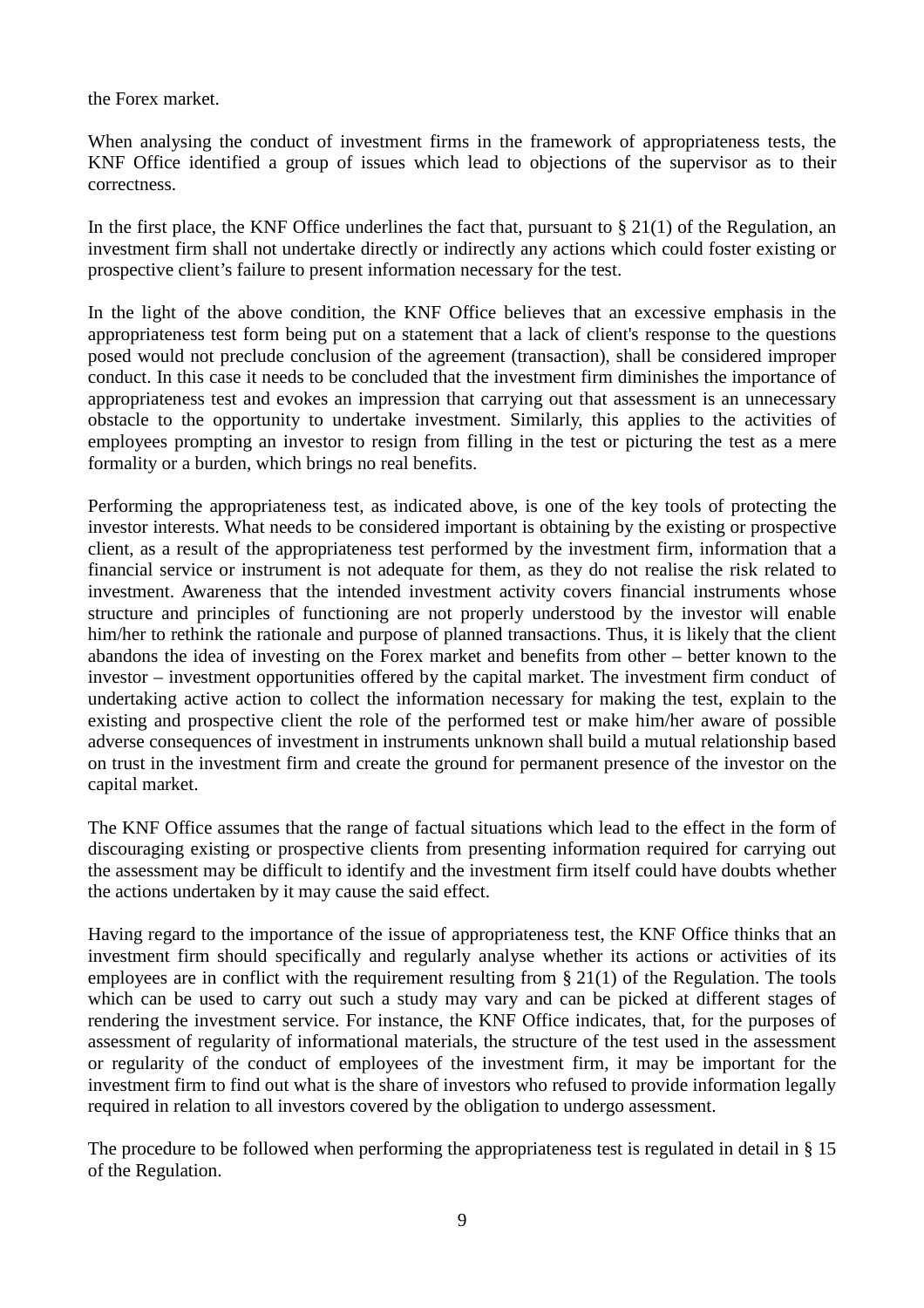Typically, investment firms implement the obligation resulting from the aforementioned legal regulation, by developing and using an appropriateness test (written or in electronic format) – a form that contains a set of questions posed to the investor, concerning his/her knowledge and experience.

The solution undoubtedly systematises and facilitates the process of performing the appropriateness test by an investment firm.

However, when evaluating the appropriateness tests used, the KNF Office identified a catalogue of practices, which seem to be conflicting with the requirements of § 15 of the Regulation.

In the first place, appropriateness tests used by some investment firms did not contain questions that would determine obtaining all of information required under § 15(2) of the Regulation. Such conduct is in obvious contradiction to the legal provisions.

Moreover, in the light of § 15(1) of the Regulation, obligation to perform the appropriateness test lies with the investment firm rather than with the existing or prospective client. In this context, it shall be noted that the questions formulated within the evaluation of the client's investment profile should enable obtaining detailed, objective information with respect to facts and numbers, which does not leave room for self-evaluation made by the client, in order to properly meet the legal requirement resulting from the Regulation by the investment firm. In view of the above, the observed practice consisting in asking questions formulated in a way which forces investor to perform subjective assessment of his/her own knowledge and experience is incorrect.

As stated above, obtaining a set of information by the investment firm is to enable it to assess whether the brokerage service or a given financial instrument which is to be the object of investment are appropriate for a client. In view of the sense and purpose of the performed activities, the investment firm should obtain clear, precise and adequate information, falling within the scope outlined in § 15(2) of the Regulation with respect to those financial instruments (in the case of the Forex market: derivatives), which are to be the object of planned investment.

As a consequence, the practice where an investment firm fails to request provision of information in the scope of the instruments which are to be the object of the planned brokerage activity, and where it obtains data only concerning other types of financial instruments, needs to be regarded as failing to fulfil the purposes of appropriateness test. For this type of conduct does not bring any useful information on the real, hands-on investment experience of the existing or prospective client in the scope of the investments which are the object of the planned investment. Thus, the investment firm does not have a full basis for establishing the existence of appropriateness of a financial instrument – whether the investor, granted his/her possessed practical and theoretical knowledge, is familiar with the mechanism of functioning of the instrument and with the investment risk.

What also needs to be considered as conflicting with the purpose of performing the appropriateness test is the practice, as identified within the supervisory activities, where an investment firm requests to provide information on the knowledge and experience, referring the question, however, to financial instruments in general, or, although diversifying questions based on classes of financial instruments, combining types of financial instruments substantially different in nature in one class. Such conduct of investment firms, in the opinion of KNF Office, should also be deemed as conflicting with the purposes of the test, as the investment firm fails to obtain information of the actual level of knowledge and experience in the scope of derivatives, necessary to perform the test.

KNF Office, reconsidering the opinions and positions presented above, wishes to point out to the fact that what becomes methodologically correct for the purposes of carrying out the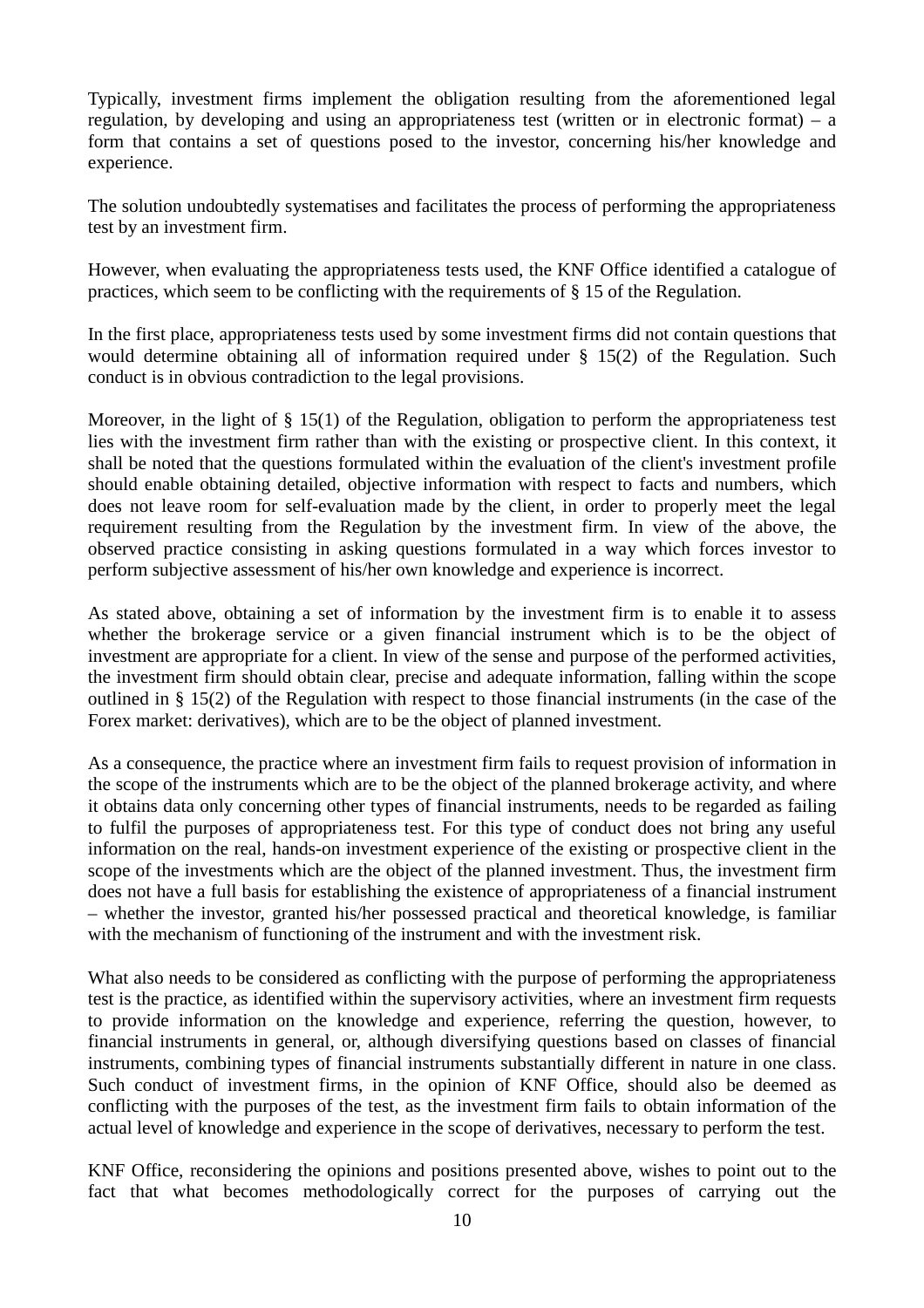appropriateness assessment is obtaining information on the nature, volume and frequency of transactions with reference to specific types of financial instruments, in particular those covered by the service, rather than information referring mainly to broadly understood class of financial instruments of various structure and different investment-risk level.

The appropriateness tests (forms) used by investment firms in practical application of the provision of § 15 of the Regulation, besides obtaining information in an orderly and uniform way, contain also a mechanism that enables obtaining information whether a given person or instrument is appropriate for the existing or prospective client. In order to facilitate the verification process, the tests assign scores to specific responses to questions, establishing at the same time score thresholds, the reaching or exceeding of which results in considering the brokerage service or financial instrument to be appropriate. Without questioning the use of that sort of solution, the KNF Office wishes, nevertheless, to stress that both determining the scores for specific responses and establishing the minimum threshold should be preceded with a detailed analysis whether the values have been set at the appropriate level. In other words, whether the score determining appropriateness of the service or instruments has been defined properly, in particular if the threshold has not been set too low. Improper establishment of the score limit may lead to deciding that a service or financial instrument, as a result of application of the test, is appropriate for the investor, while the result of the actions of the company would have been completely different with the application of individual solutions.

An investment firm may, at its discretion, apply various solutions to obtain the information on correctness of establishment of the threshold and the scores awarded for specific questions. As an example, the KNF Office indicates that it might be useful to carry out a simulation of responding by clients with different profiles, analysis of the obtained results and appropriate modification of the score thresholds in order to calibrate them at the right levels.

Another solution that would serve to optimise the appropriateness assessment would be introduction of solutions with a dynamic, advanced nature, i.e. consisting in asking subsequent questions or awarding scores for specific responses depending on the way of answering the prior questions.

With respect to scoring system, a practice was also observed of obtaining data exceeding the area required by § 15(2) of the Regulation and awarding scores for answers given. Thus, the information obtained beyond the scope of § 15(2) of the Regulation influence the total score awarded to a client and determine the final assessment of the client. Such a method may lead to a situation where number of points awarded for additional information will be the main factor determining positive assessment of appropriateness of a brokerage service or financial instrument. The KNF Office wishes to explain that it is not questioning the method in which investment firm collects additional information concerning a client since this deserves approval, as it might enable more comprehensive examination of the client in certain cases. The data may, however, serve only to perform additional analysis concerning the client. The information shall though not be a component of the score equal to questions resulting strictly from the criteria laid down in  $\S$  15(2) of the Regulation, as the actual picture of the knowledge and experience becomes distorted this way. This distortion will take place in particular when the client has obtained a relatively low score for questions concerning the essential criteria, the elements listed in § 15(1) of the Regulation, while obtaining a high score for information not closely related to the aim of the performed test.

# 3. **Classification of actions performed for the client in light of the list of brokerage activities referred to in Article 69(2) and (4) of the Act**

Having regard to the analysis of activities of investment firms on the Forex market, it is also justified to pay attention to the issue of proper classification of brokerage activity. An investment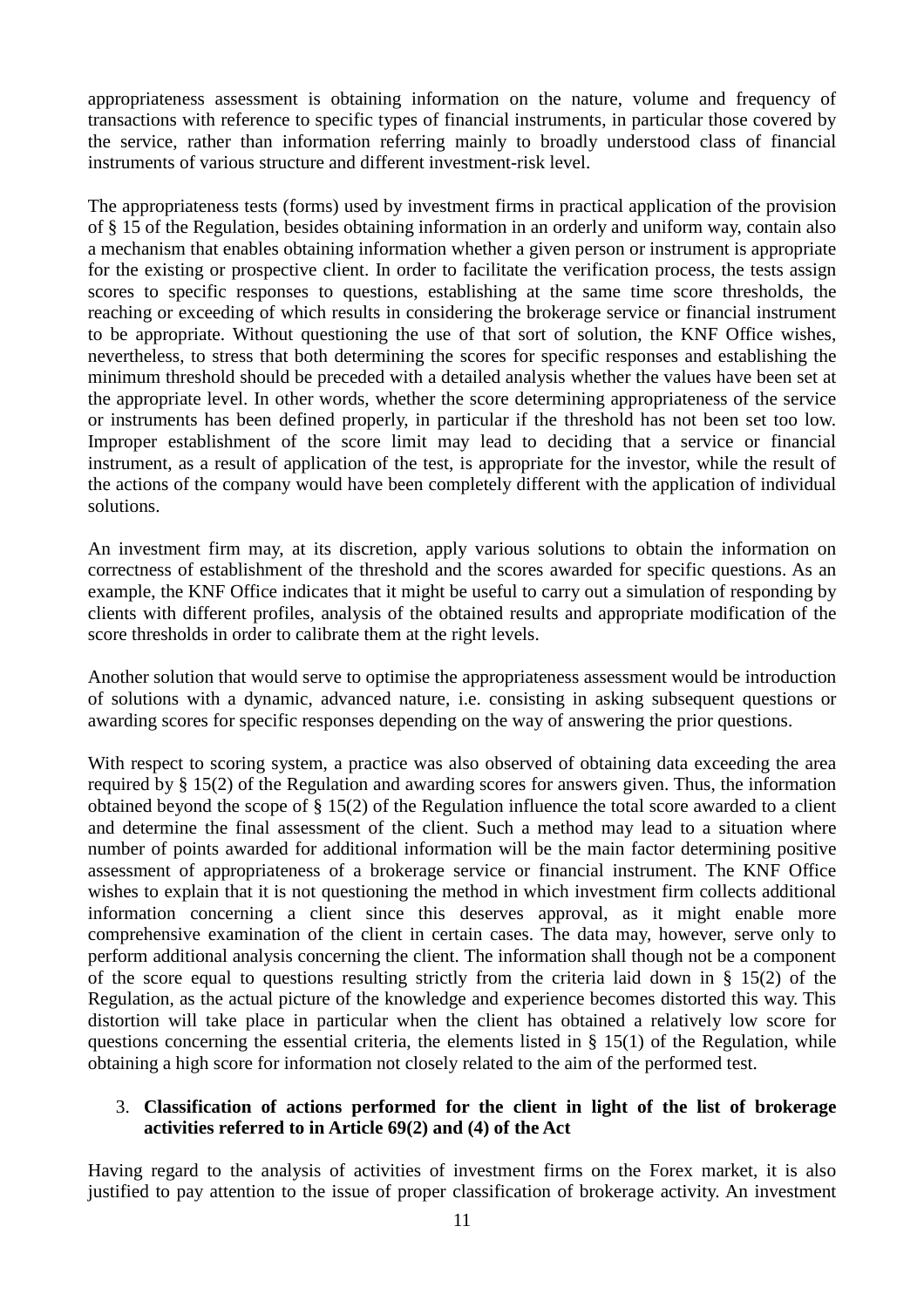firm, when considering the standard of information forwarded to existing and prospective clients that result from Article 83a(2) of the Act, made more specific in § 9(1) of the Regulation, shall identify in a clear and not misleading manner, exactly what type of brokerage activity will be delivered to the existing or prospective client. It should also be signalled that the information regime regarding informing the prospective client about the nature of the brokerage service provided for the client has been additionally strengthened by the provision of  $\S$  10(1) of the Regulation, which *expressis verbis* imposes on the investment firm the obligation to provide the prospective client, before conclusion of the agreement for the provision of brokerage services, detailed information about the service to be rendered under the agreement.

Implementation of the above-mentioned requirements does not only guarantee transparency of the conduct of the investment firm with respect to the binding regulations, but also enables investors to precisely determine on their own the effects of brokerage services provided, as well as precisely determine the rights and obligations that result from the contractual relation that will bind them to the investment company.

The practice of functioning of investment firms shows that in relations with clients, firms use terminology concerning their activity which might lead to doubts as to the actual, true type of rendered brokerage services.

This kind of practice can be traced down in informational materials targeted to investors. Furthermore, terminology which does not conform with legally defined types of brokerage services, is also used in rules and agreements binding in contractual relations with the client. For instance, cases have been recorded where an investment firm described the nature of its activities as "*service of intermediation on the Forex market*" not explaining to which of categories under Article 69(2) and (4) of the Act the service belongs. In light of § 24(1) and (13) of the Regulation, it should be clearly and unambiguously identified, exactly what kind of brokerage service shall be rendered on those grounds.

In addition, within the performed ongoing supervision, the KNF Office noted the practice of tagging a brokerage service as *reception and transmission of orders*.

In the first place, the KNF Office indicates that in some of the analysed cases the service of executing orders of purchase and sale of financial assets for the account of the client placing an order, which is referred to in Article 69(2)(2) of the Act, was actually rendered. This statement results from the fact that the investment firm, based on an order from a client or clients, placed, in accordance with rules it had adopted, the order for them with a different entity, which executed the received order. As a matter of fact, therefore, the investment firm independently used a different entity for executing received orders.

As regards the problems of performing the activities of reception and transmission of orders of purchase or sale of financial instruments, i.e. the activity referred to in Article  $69(2)(1)$  of the Act, the KNF Office explains that the essence of the service (in the form referred to in Article 74b(1)(1) of the Act) amounts to transmitting a client's order to a different entity for execution. The role of the investment firm amounts to fulfilling the role of "transmitter, messenger" – entity that conveys the declaration of will, without modifying it. In the case analysed, the result of that action – transmission of a client's order, is obtaining such a declaration of will of the client concerning the purchase or sale of a financial instrument by an entity authorised to execute that order. In this case, it is the entity executing the order which provides service to the client.

It should be stressed that the process of executing an order in the above scheme requires the existence of two contractual relations, i.e.: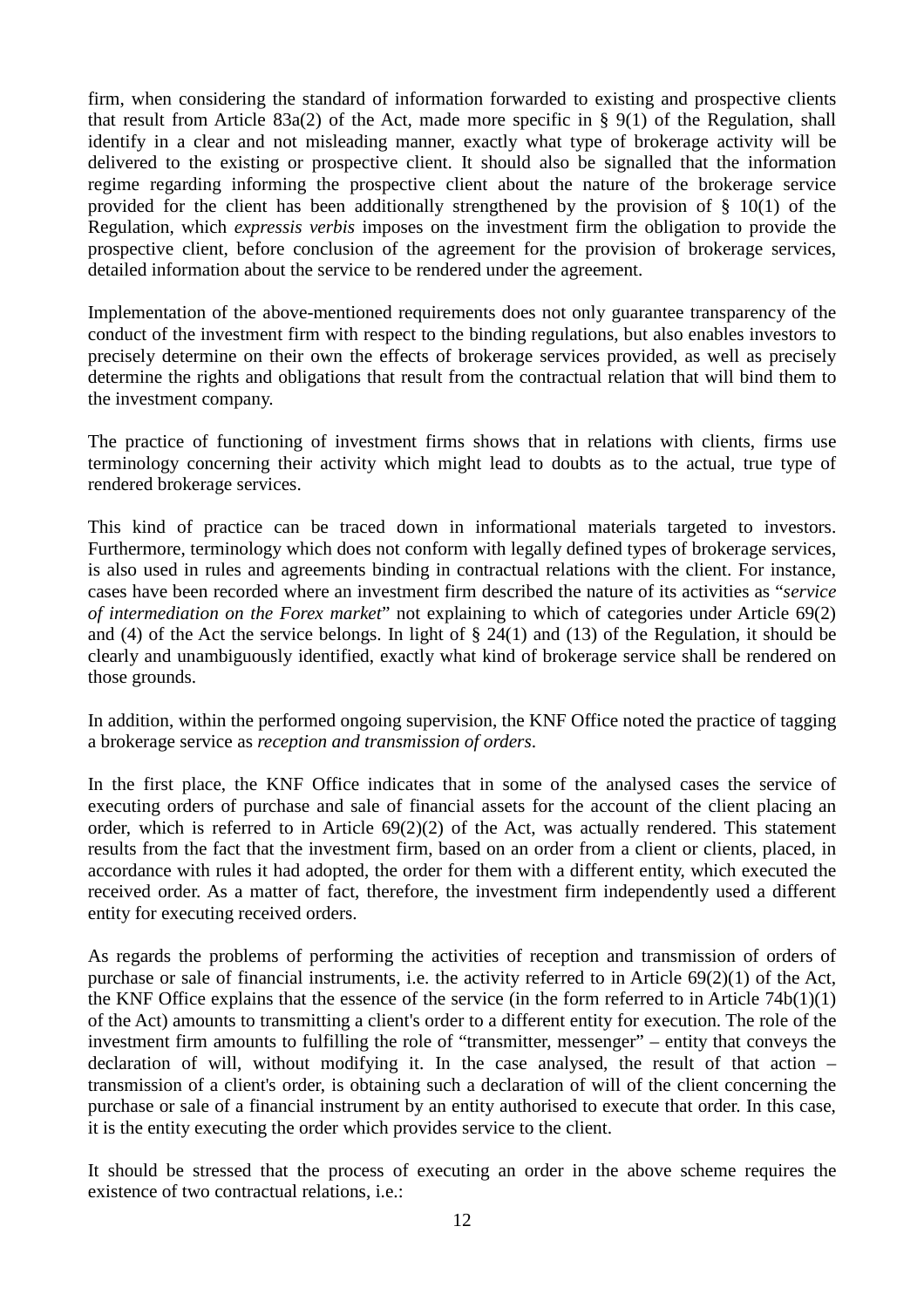- − the relation client –investment firm which receives and transmits the order (as the basis for transmitting the order to the entity which executes the order) and
- − the relation client –investment firm which executes the order (as the basis for executing the order for the client by an authorised entity).

It is permissible to conclude an agreement between the client and the investment firm that executes the order through intermediation of the investment firm which receives and transmits the order. Nevertheless, existence of two contractual relations is a condition *sine qua non* for correct execution of the transaction. Conclusion of the transaction only with the investment firm which collects and transmits the order for the purpose of execution elsewhere, without setting up a legal relation client – the investment firm executing order, results in a situation where the executing entity has no legal basis for effective execution of the order.

#### 4. **Content of the contractual relation with the client**

According to observations of the Polish capital market as regards investments on the Forex market, the current offer of investment firms is addressed mainly to retail clients, which results in certain regulatory consequences as to the way of shaping and the scope of contractual relations. In light of § 24(1) and (2) of the Regulation, an investment firm which renders a brokerage service to a retail client (with the exclusion of the situation when the agreement is concluded in relation to the business activity conducted by the client), will be obliged to provide the service on the basis of appropriate internal rules and contract. It needs to be indicated that, due to the standardisation of the principles of concluding transactions on the Forex market, and the parametrisation of the object of transaction, the exception referred to in § 24(3) of the Regulation will generally not apply.

The provisions of the Regulation stipulate in detail that the internal rules of rendering a brokerage service shall define the method of rendering the service to a client, including the rights and obligations of an investment firm and a client thereunder, as well as the conditions for concluding and terminating the contract.

Based on foregoing analyses of the provision of brokerage services on the Forex market, the KNF Office states that, as regards the content of contractual relation client –investment firm (defined both by the provisions of the above mentioned internal rules and the contract), broadly understood principles of execution of the clients' orders are the key issue. It pertains in particular to proper conditions and standards of quoting the prices of derivatives, i.e. provision, on an ongoing basis, of correct purchase and sale prices (commonly tagged as *bid* and *ask*) together with the *spread* – difference between bid and ask prices (the *two-way price quotation* principle). Correct and continuous quoting is fundamental from the point of view of investors' interests. This is because a defined quoting procedure means that the risk for the client of a loss resulting from erroneous or late dissemination of prices of financial instruments or underlying significantly drops.

Correct and continuous quoting attests the level and quality of the service rendered by an investment firm. In the current market practice, two models can be distinguished. The more widespread model is one in which the investment firm informs its client that quoting is based on data from external sources. The other model is the investment firm indicating to the client that it makes the quotation of prices of financial instruments on its own. With respect to those two models, one should note the objective fact that prices are basically never quoted by an investment firm in complete detachment from external sources. Even when an order is executed through a transaction concluded with an investment firm, the price offering remains based on real market conditions. Those in turn are established on the basis of data obtained from specified sources. Client's knowledge about these sources may not be important, when the investment firm is liable to the client for improper execution of an order due to erroneous quotation, without differentiating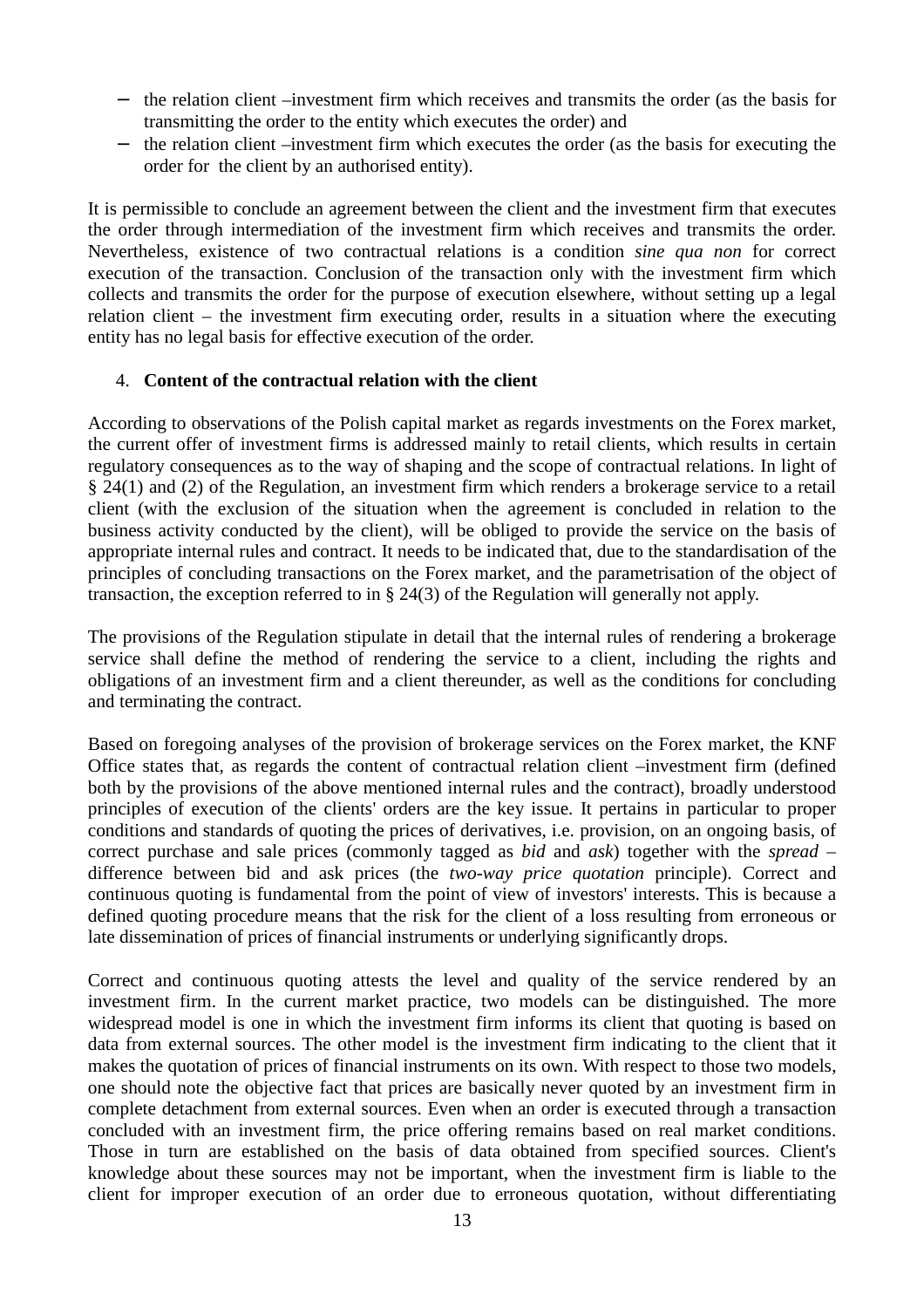between (i) causes of occurrence of the error attributable to the investment firm and (ii) causes attributable to the entities which are sources of quotation data. However, reference to external sources becomes significant when contractual relations between the investment firm and the client are shaped in such a way that the investment firm bears limited liability for damages or does not bear liability for damages in the case when the transaction was concluded on the basis of erroneous quotation<sup>4</sup> received from an external source (and thus there is a modification of liability compared to situation where error in quotation was caused by a circumstance attributable to the investment firm). It needs to be noted that in the latter case the client should have a real opportunity to verify the exact moment of generation of an error, and thus the scope of liability to be claimed.

In view of the above, the investment firm should clearly identify the source of price quotations. If there are several sources, and the use of a specific source dynamically changes, this circumstance should be clearly identified in the internal rules, and the possibility of establishing *post factum* the source of data for quotations for a specific transaction should be appropriately secured. What is of great importance is provision of § 9(2)(4) of the *Regulation on technical conditions*, pursuant to which the investment firm should record data related to performed brokerage activity and activities performed by each particular internal unit.

In the context of the provision of § 9(2)(4) of the *Regulation on technical conditions*, one should pay adequate attention to the necessity of record-keeping, and to registration of any changes introduced manually to automatic transaction systems employed in the investment firm.

Summing up the above, it needs to be stressed that in the opinion of the KNF Office, it is not permissible to limit the liability of an investment firm for improper execution of an order by referring to errors of external entities, in situation where the investment firm does not provide its client with an opportunity to verify fully the circumstances of the occurrence of the errors.

Undoubtedly the process of price quotation of financial instruments may be encumbered with errors consisting in deviation of the price of a financial instrument from the price of the underlying, or shaping of the price of a derivative as a result of occurrence of abnormal market phenomena, thus creating an extraordinary situation. The practice identified by the KNF Office consists in including in the internal rules of rendering a brokerage service an exclusive right of the investment firm to withdraw from a transaction in case of occurrence of such extraordinary circumstances, which caused the anomaly in quotations. This case should be assessed as creating provisions limiting rights of the client without maintaining symmetry with respect to the rights of the investment firm. Disregarding the fact that such proceeding can qualify as a prohibited contractual provision in light of Article 385<sup>3</sup> of the Act of 23 April 1964 the Civil Code<sup>5</sup>, such a conduct infringes the principle of acting in the best interest of the client, which is referred to in Article 83a(3) of the Act.

In view of the need to ensure symmetry of rights for each party to a transaction, each of them (both the investment firm, and the client) should have the right to withdraw from concluded transactions in the same circumstances and on the same terms and conditions.

Notwithstanding the foregoing, also another practice observed by the KNF Office is related to the analysed issue, which is investment firms using too general and imprecise clauses describing circumstances which constitute the "*erroneous quotation*" and their consequences for concluded transactions., In the case of proper identification of sources of quotations, there should be no difficulty with identification of the difference between the price at which the transaction was

<sup>4</sup> Understood as establishment of a price diverging from the market price to a degree indicating that if the parties at the time of concluding a transaction had known that the price did not correspond to the market price, at least one of them would not have concluded the transaction;

<sup>5</sup> Journal of Laws, no. 16, item 93, as amended.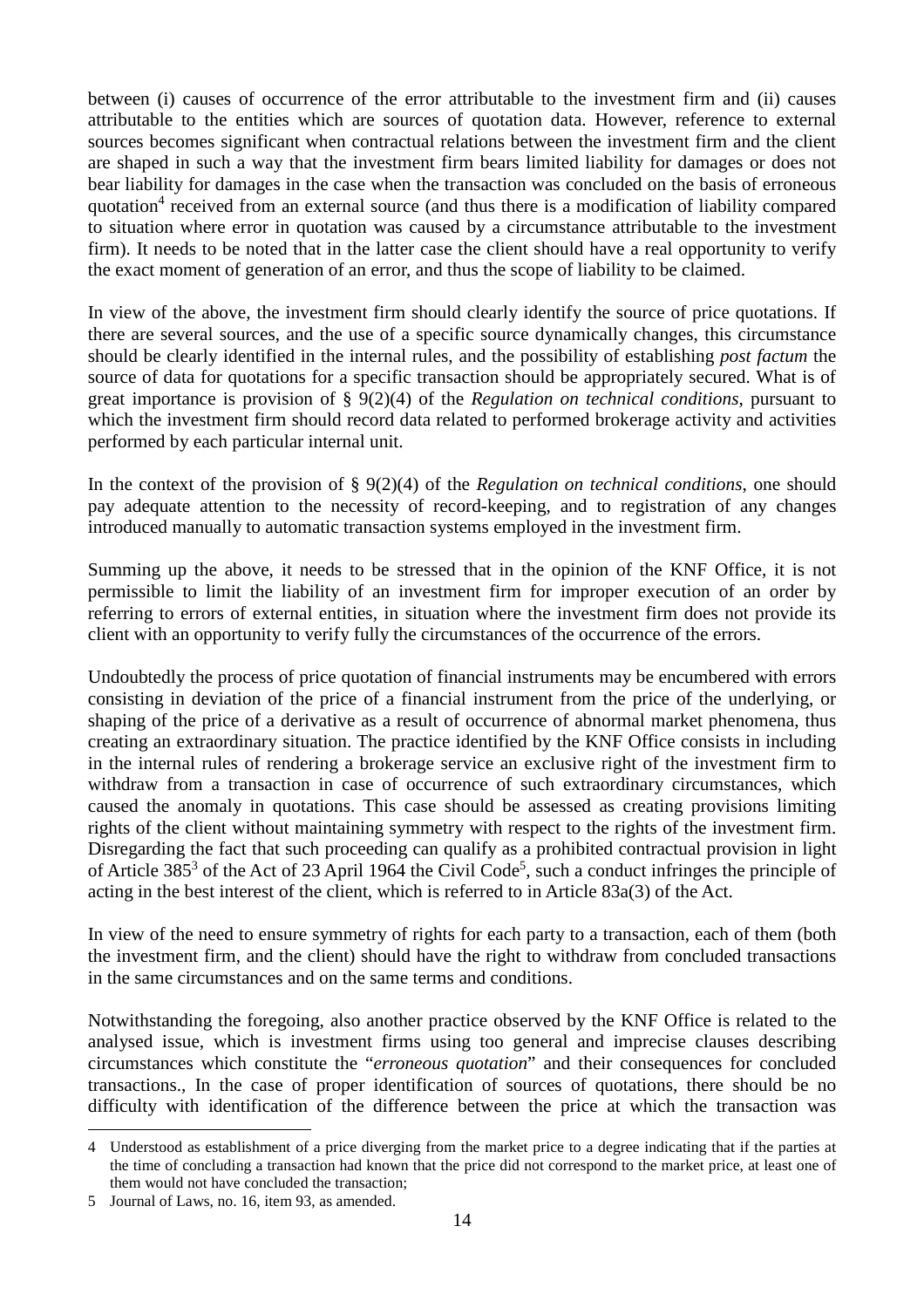concluded and the price provided by the relevant source (taking into account permanent/justified modifications made by the investment firm – extending the *spread*), constituting an error. However, at this point it should be stressed that identification of such a difference is much more difficult when error was generated by the source of quotations. In the latter case, it becomes necessary to set right parameters to the values which will determine deeming any transaction to be erroneous. It should be indicated at this point that occurrence of "erroneous quotations" often constitutes the basis for withdrawal from a concluded transaction or correction of its terms and conditions. Therefore, in the opinion of KNF Office, the investment firm, in order to guarantee transparency of proceeding when rendering a brokerage service, and for equality of rights of both parties, when defining "erroneous quotations", should precisely indicate the value or methods, which will determine considering quotations as erroneous.

Yet another aspect which might affect execution of client orders on Forex market in the context of extraordinary situations is suspension of trade in an underlying and effects of such a suspension. The KNF Office states that it is a common practice for the investment firm, when obtaining information on suspension of trade in a given underlying on a given market, to immediately suspend reception of orders for financial instruments with simultaneous provision of that information to the client, e.g. by means of the transaction system or by phone.

It should be remembered that, although suspension of the underlying is a circumstance independent of the investment firm, conclusion of a transaction by the client on the basis of a quotation provided by the investment firm, after suspension of the underlying, may not be considered a circumstance independent of the investment firm. The KNF Office assumes that possible consideration of conclusion of transaction in the above situation as a circumstance which 'was beyond the control' of the investment firm shall depend on the time of concluding the transaction in relation to the suspension of the underlying. Such a consideration shall not be justified by concluding a transaction after time which made it possible for the investment firm to react to the suspension of underlying.

Thereby, the KNF Office states that the following situation is a practice that violates the principle to act in the best interest of a client: when an investment firm does not deem a quotation as selfinflicted erroneous when a client concluded a transaction due to refraining by the investment firm from blocking the reception of orders for derivatives in a course of time that cannot be regarded as immediate in relation to the moment of suspension of quotation of the underlying.

What is another practice in the area of extraordinary situations (making execution of a transaction of a client on the Forex market impossible), which in the opinion of the KNF Office cannot be considered correct, is the practice of general identification in the internal rules of the "inoperability of the transaction system", as a circumstance excluding any liability of an investment firm– without providing any detailed causes for such a circumstance. Objectively speaking, the above circumstance is an event which may have various causes, including some attributable to the investment firm. It must be indicated that a list of extraordinary events included in the internal rules can't be the basis for unjustified limitation of contractual liability of an investment firm. Such a list is to serve as general identification of circumstances which could objectively be beyond control of an investment firm, which would rightly lift the firm's liability for the consequences of such circumstances.

#### 5. **Issues connected with outsourcing of IT systems used on the Forex market**

The institution of outsourcing gets particularly important as far as the Forex market is concerned. The essence thereof consists in entrusting performance of a given action or a series of actions (e.g. making up a process, service) upon another entity, based on an agreement concluded between the investment firm and the entity, which in a different case would be performed by the investment firm itself. In relation to the last of the above elements, the essence of outsourcing refers to obligations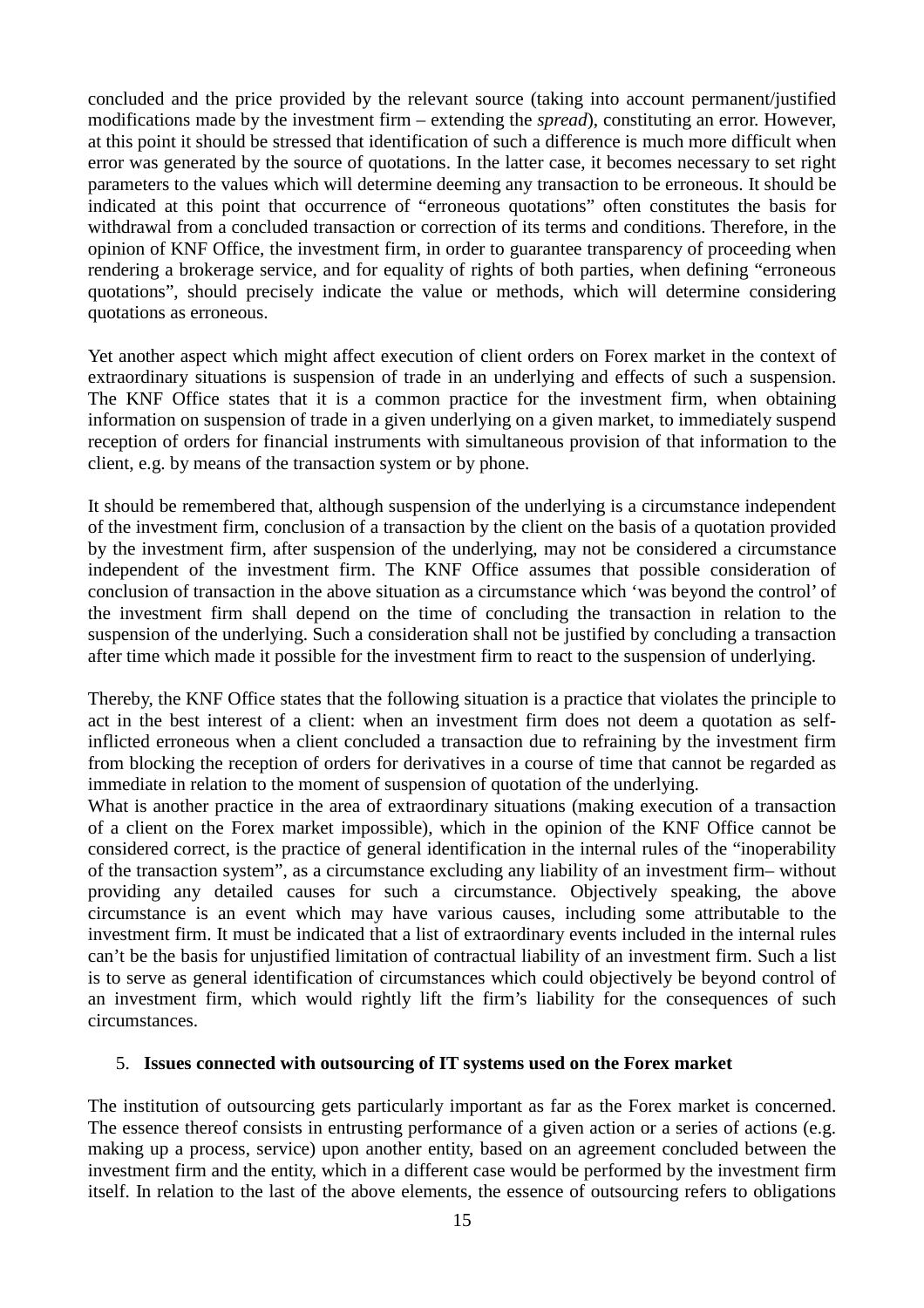of an investment firm resulting from the legal regulation. The presented view concerning the nature of outsourcing corresponds to the understanding adopted by the EU legislator.<sup>6</sup>

The institution of outsourcing, introduced under Article 81a of the Act - consisting in entrusting by the investment firm to a domestic or foreign entrepreneur by way of an agreement made in writing, performance of certain actions related to activity of the investment firm, including the brokerage activity conducted - creates great room for various business models to be adopted by investment firms.

Having regard to the necessity to ensure conducting activity in a way that does not threaten the security of trade in financial instruments and to ensure protection of the investor, the EU legislator (within the MIFID system<sup>7</sup>) followed by the Polish legislator (within, among others, the provisions of the Act) have introduced a list of conditions which determine the legality of the outsourcing institution. The above-mentioned requirements refer symmetrically to both domestic and foreign entrepreneur that perform actions referred to in Article 81a of the Act, as well as the investment firm. A detailed list of requirements that ensure compliant performance of outsourcing function is contained in particular in Article 81b of the Act. The list concerns both the requirements to possess specific entitlements to perform actions within the scope of the subject-matter of the agreement, as well as the need to have knowledge and experience necessary for performance of the provisions of the outsourcing agreement. The requirements concern also the financial situation of the entrepreneur that performs the actions defined in the agreement under Article 81a of the Act that ensures proper performance of the agreement.

As mentioned above, the requirements concerning outsourcing concern also the investment firm, which shall be obliged, among other things, to ensure ongoing supervision and perform current assessment of the quality of the performed actions, entrusted under the agreement referred to in Article 81a of the Act. Notwithstanding the foregoing, the requirement to have appropriate protection plans providing for ways of recovering data protected against their loss caused by a power cut, other failures or fortuitous events, and periodical performance of tests in the scope of regularity of the functioning of the devices and systems used to recover data has been placed on both the investment firm, and the entrepreneur. At the same time, one of the requirements for outsourcing is to ensure that the entrusted actions will not affect adversely investment firm's compliance with legal regulations, prudent and stable management of an investment firm, efficiency of internal control system and protection of professional secrecy or legally protected or confidential information..

It needs to be underlined that the legal scope of entrusting of activities to another entity is not unlimited. What is important in this respect is the provision of Article 81a(2) of the Act which contains a catalogue of situations and groups of activities with respect to which outsourcing is prohibited. For instance, prohibited in the light of the Act (Article  $81a(2)(1)$ ) is a situation where an investment firm outsources its brokerage activity to a different entity – to such an extent that the service is in fact provided exclusively by another entity (insourcer), not the outsourcing firm (which

<sup>6</sup> See Article 2(6) of Commission Directive 2006/73/EC of 20 August 2006 implementing Directive 2004/39/EC of the European Parliament and of the Council as regards organisational requirements and operating conditions for investment firms and defined terms for the purposes of that Directive (the so-called implementing directive, OJ L 06.241.26).

<sup>7</sup> The MIFID system covers Directive 2004/39/EC of the European Parliament and of the Council on markets in financial instruments amending Council Directives 85/611/EEC and 93/6/EEC and Directive 200012EC of the European Parliament and of the Council and repealing Council Directive 93/22/EEC), the implementing directive and Commission Regulation (EC) no. 1287/2006 of 10 August 2006 implementing Directive 2004/39/EC of the European Parliament and of the Council as regards record-keeping obligations for investment firms, transaction reporting, market transparency, admission of financial instruments to trading, and defined terms for the purposes of that Directive.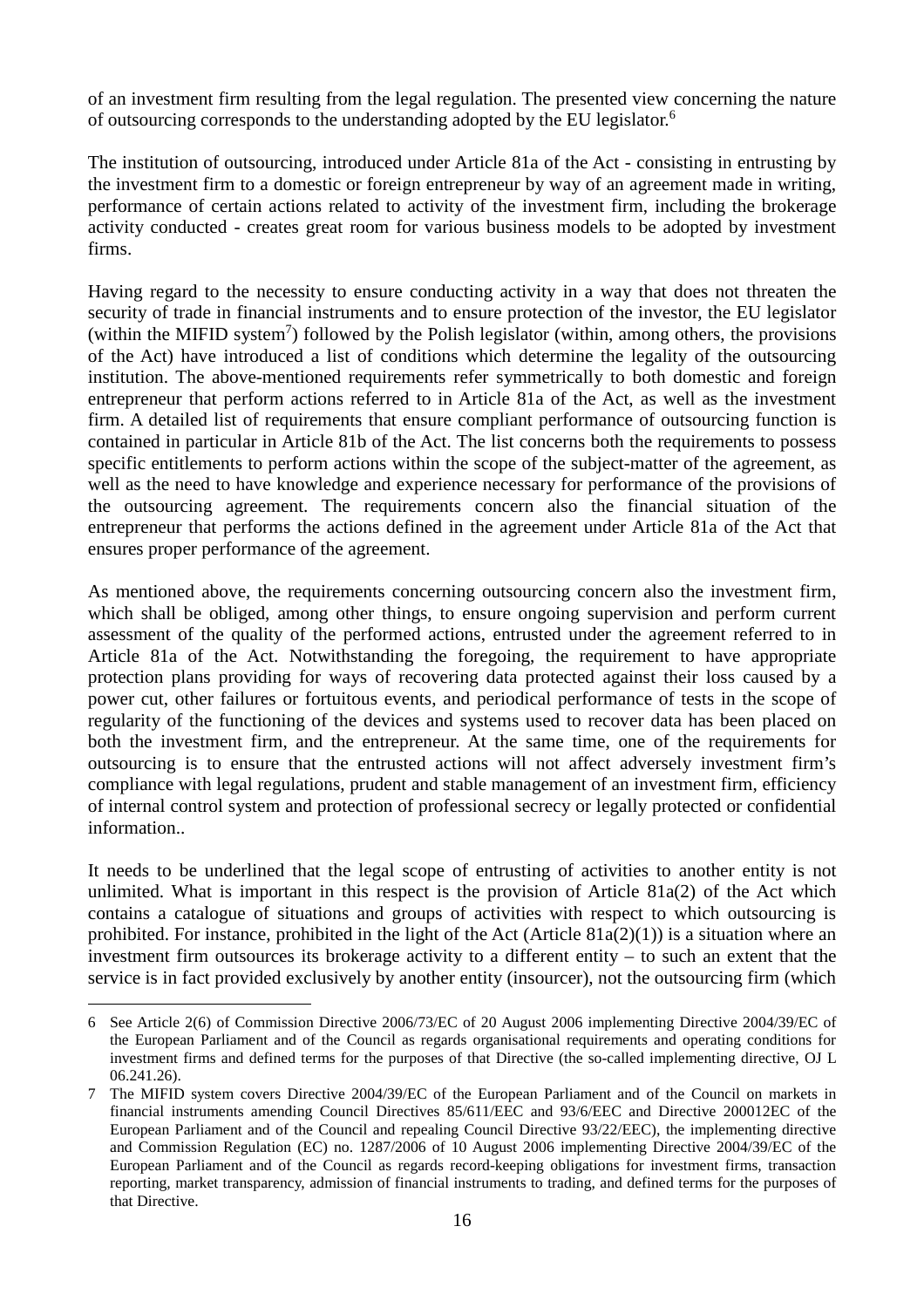would become a "*letter box*" entity). In the practice of operations of investment firms, the above scheme can be observed *inter alia* in the following real situations:

- − clients submit orders directly to transaction platforms run by foreign partners of investment firms,
- − orders are verified in terms of coverage, and then executed and cleared, with no involvement of IT systems of the investment firm with which the client has signed an agreement for provision of brokerage services (including execution of orders),
- − the outsourcing investment firm has no administrator authorisation with respect to the functionalities of the applications (platforms) of its foreign insourcing partners, thus it only uses the platforms, neither it has any authorisation with respect to the mode of concluding transactions and the way of executing them, correction or cancellation of a client's order executed on transaction platforms of foreign partners,
- purchase and sale of financial instruments on account of the client does not take place as a result of operations of the investment firm and through its IT system, including: i) verification of the value of the margin to cover the order, ii) cancelation or correction of a closed and cleared position, but only as an effect of execution of the client's order by a foreign partner of the investment firm on the foreign partner's transaction platform, from the moment of placing the order to clearing of a closed position.

Carrying out brokerage activities in circumstances presented above constitutes a violation of Article  $81a(2)(1)$  of the Act by entrusting (outsourcing) performance of brokerage activities based on Article 69(2)(2) of the Act (and other articles) to foreign entrepreneurs in a manner leading to lack of real performance by the investment firm of the actions resulting from the above-mentioned brokerage activity.

At the same time, based on the supervisory experiences, the KNF Office indicates that investment firms conclude with third parties agreements referred to as *white label*, which, in the light of current Polish regulations, are not named agreements, legitimacy of which results from general principle of contractual freedom. Important reservation is that the factual and legal effects of such a contract for an investment firm and its clients shall be subject to assessment in light of provisions of the Act and secondary legislation issued on its basis. Agreements of the *white label* type, which are scrutinised by the KNF Office, are characterised among others by the fact that based on a license permitted upon a fee, a foreign partner (third party) commits to enable an investment firm access to a transaction platform/s through a terminal/s labelled with the investment firm's own logo. The investment firm, based on the *white label* agreement, purchases also the rights to use the IT infrastructure (hardware) of the foreign partner.

Having regard to the above contractual clauses, characteristic for the *white label* agreements, KNF Office indicates that their analysis leads to a conclusion that thereupon the investment firm has entrusted performance of the brokerage activity in a way that leads to no real performance of a given action under the brokerage activity by the investment firm, which constitutes a violation of Article 81a(2) of the Act (the *letter box* formula). The KNF Office wishes at the same time to point out to the fact that the investment firm, before conclusion of the *white label* agreement, should thoroughly analyse whether the provisions of the agreement do not infringe the provisions of the Act, including Article 81a(2) of the Act.

Notwithstanding the foregoing, the KNF Office states that the regulatory regime concerning the institution of outsourcing, which includes, among others, the above requirements, meeting which constitutes the *sine qua non* conditions of legality of outsourcing, is not of absolute nature. Regulations concerning outsourcing basically pertain to those agreements concluded by investment firms, the subject-matter of which are actions of major importance for proper performance by the investment firm of the responsibilities defined in regulations. What is essential for the interpretation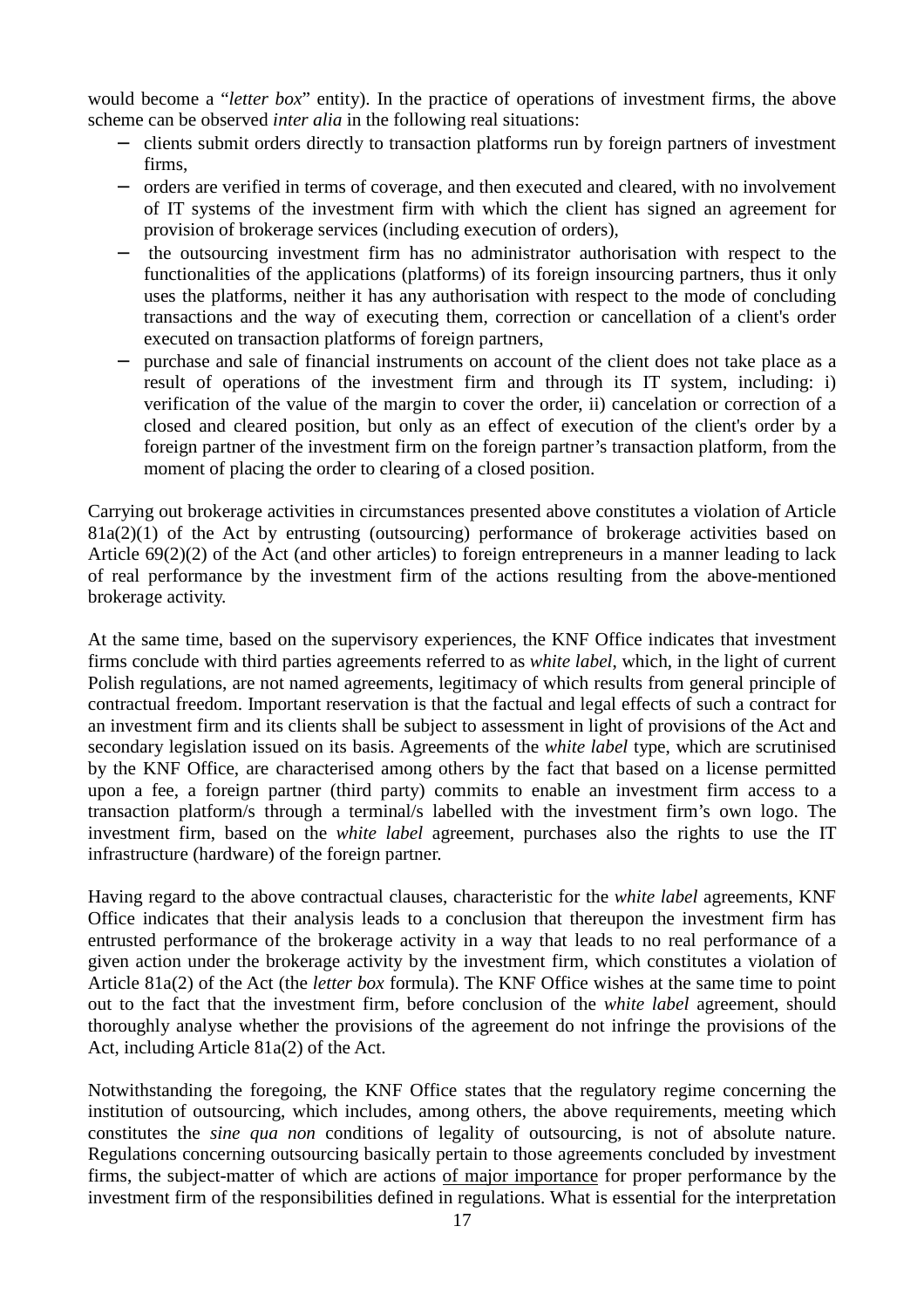of the actions of major importance is Article 81f of the Act, which permits exemption from application of the regulatory regime resulting from Article 81b-81e of the Act. The provision of Article 81f contains, among others, an open list of actions which shall not be subject to the regime of outsourcing due to the fact that they are of no major importance for proper performance by the investment firm of obligations defined in the regulations, financial situation of the company, continuity or stability of performing the brokerage activity by the investment firm.

In the opinion of the KNF Office, that provision of 81f of the Act is key for solving the issue how to classify systems of processing brokerage orders supplied by a third party (a foreign entity), which occurs in practice of investment firms.

The KNF Office assumes that the tool mentioned above, offered by an entrepreneur, is a solution of the IT nature, functionality of which is limited to technical transmission of orders to a foreign investment firm (foreign broker). Client orders are still submitted by means of own investment firm's transaction system. At the same time, the functionality of the system will not enable interference with the content of an order, replacing it, the standard of execution etc. The obligations of an investment firm concerning best execution of orders, which is referred to in § 47 and other of the Regulation, as well as the issue of allocation of orders in the case that clients' orders are executed together with the investment firm's own orders or orders of other clients, i.e. in the mode of § 45 of the Regulation, may not be transferred upon the functionality of the system. The functionality of the IT solution may not enable changing the order parameters: including its price, volume, the financial instrument which was originally selected, amounting to implementation of the best execution policy of the investment firm. An introduced IT system shall be responsible for transmitting, in a strictly technical sense, the investment firm's client's orders to a foreign investment firm (a foreign broker) for the purpose of further execution, and shall have a standardised service nature.

With regard to the above practice, KNF Office indicates that IT devices and systems utilized by an investment firm as the basic method of executing clients' orders constitute a natural, fundamental tool box which determines the potential to perform the brokerage activity in question. The legislator imposed also a series of requirements related to using of IT devices and systems by an investment company in the course of performed activity. An example of those obligations is offered by the provisions of § 11(1)-(3) of the *Regulation on technical conditions*. As a consequence, the IT solution that enables transmitting broker orders of an investment firm's clients to foreign brokers for their execution shall be considered as a solution covered by the regime of Articles 81b-81e of the Act.

At the same time, the KNF Office notes that, in case of a change of functionality in a way permitting a possibility of a change of content of an order by the order-processing system or further interference in broker orders transmitted by means of that system, there will be implied changes connected to outsourcing requirements. For this type of activities should be classified as actions related *sensu stricto* to execution of orders of purchase and sale of financial instruments. As a consequence, pursuant to Article  $81b(1)(1)$  of the Act, the entrepreneur on whom the investment firm entrusted performance of that activity, would have to hold relevant authorisation for performing the activity corresponding to the broker service of the given type.

To conclude analysis of the aspect above, the KNF Office states that the regulations concerning outsourcing in the case of IT systems of a brokerage house shall cover only standard, ongoing activities falling within the scope of maintenance and administration of the system, within the scope corresponding to the obligations imposed on the investment firm by the provisions of the Act, as well as of the Regulation. On the other hand, an agreement with the supplier of IT services, which concerns purchase of specialized software or a license for the use of software and its